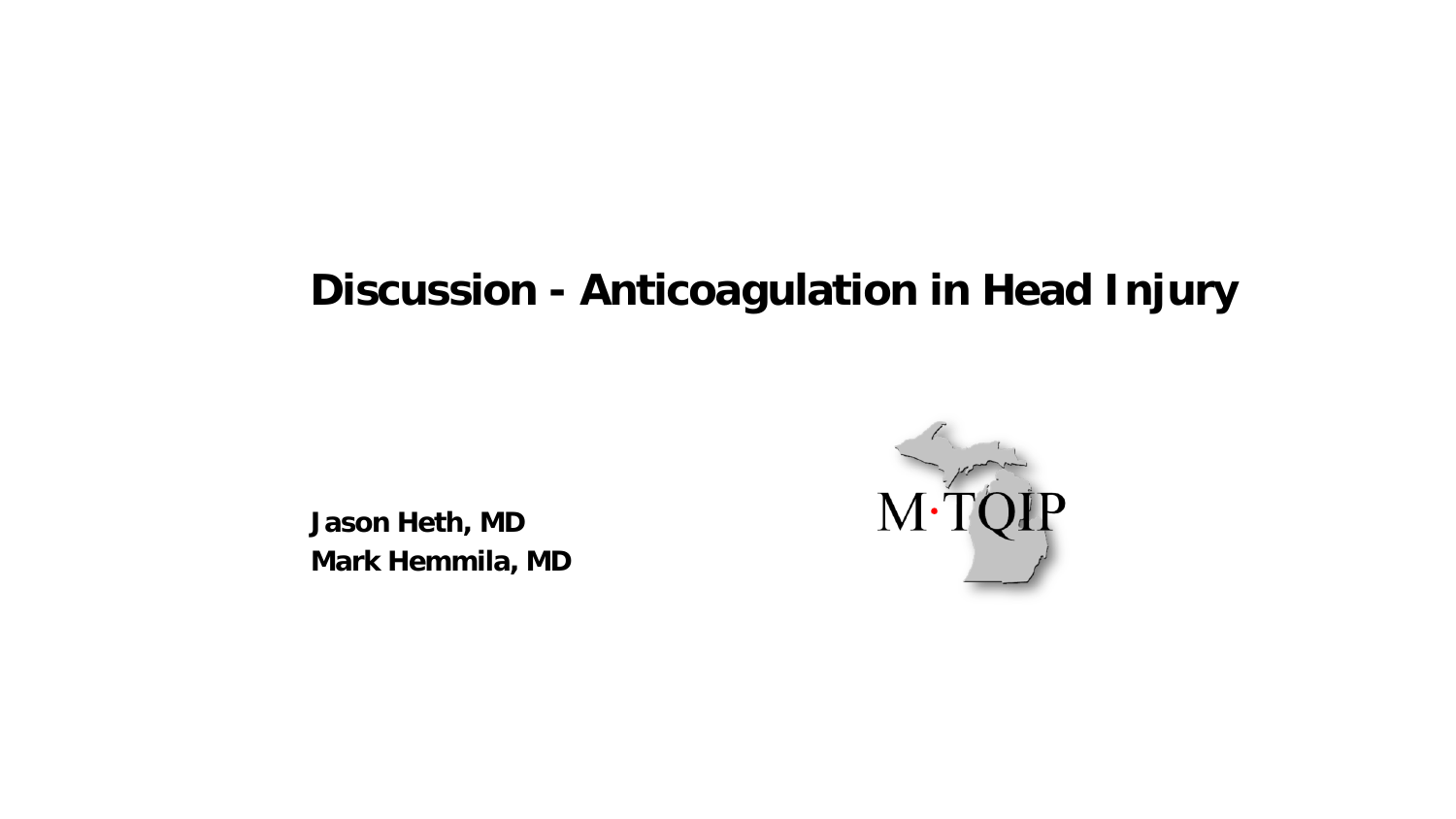#### **Anticoagulation**

- **Reversal**
- **Prophylaxis**
- **Resume**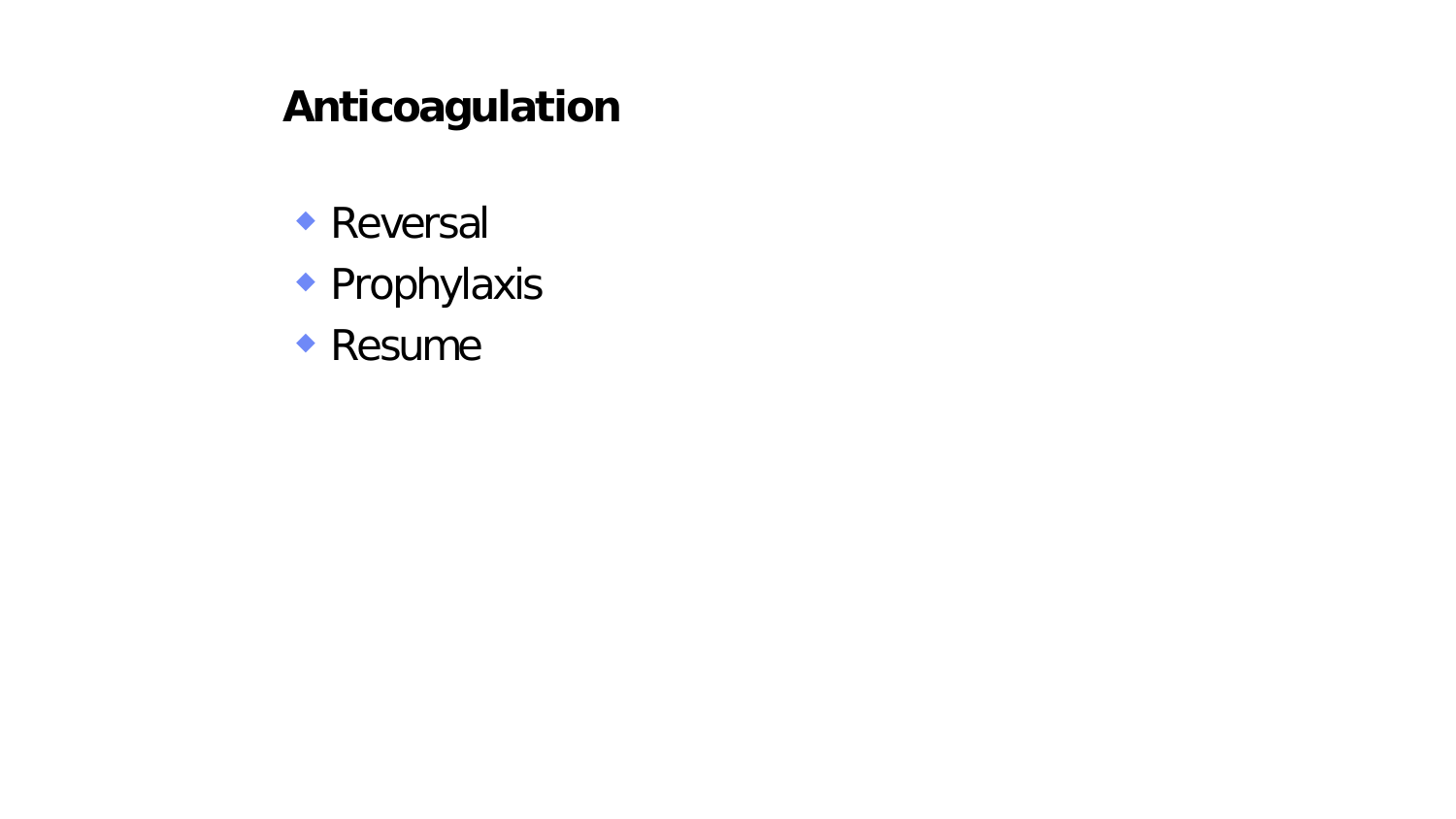JOURNAL OF THE AMERICAN COLLEGE OF CARDIOLOGY @ 2017 BY THE AMERICAN COLLEGE OF CARDIOLOGY FOUNDATION PUBLISHED BY ELSEVIER

VOL. 70, NO. 24, 2017 ISSN 0735-1097/\$36.00 https://doi.org/10.1016/j.jacc.2017.09.1085

#### **EXPERT CONSENSUS DECISION PATHWAY**

**2017 ACC Expert Consensus Decision Pathway on Management of Bleeding** in Patients on Oral Anticoagulants



A Report of the American College of Cardiology Task Force on **Expert Consensus Decision Pathways**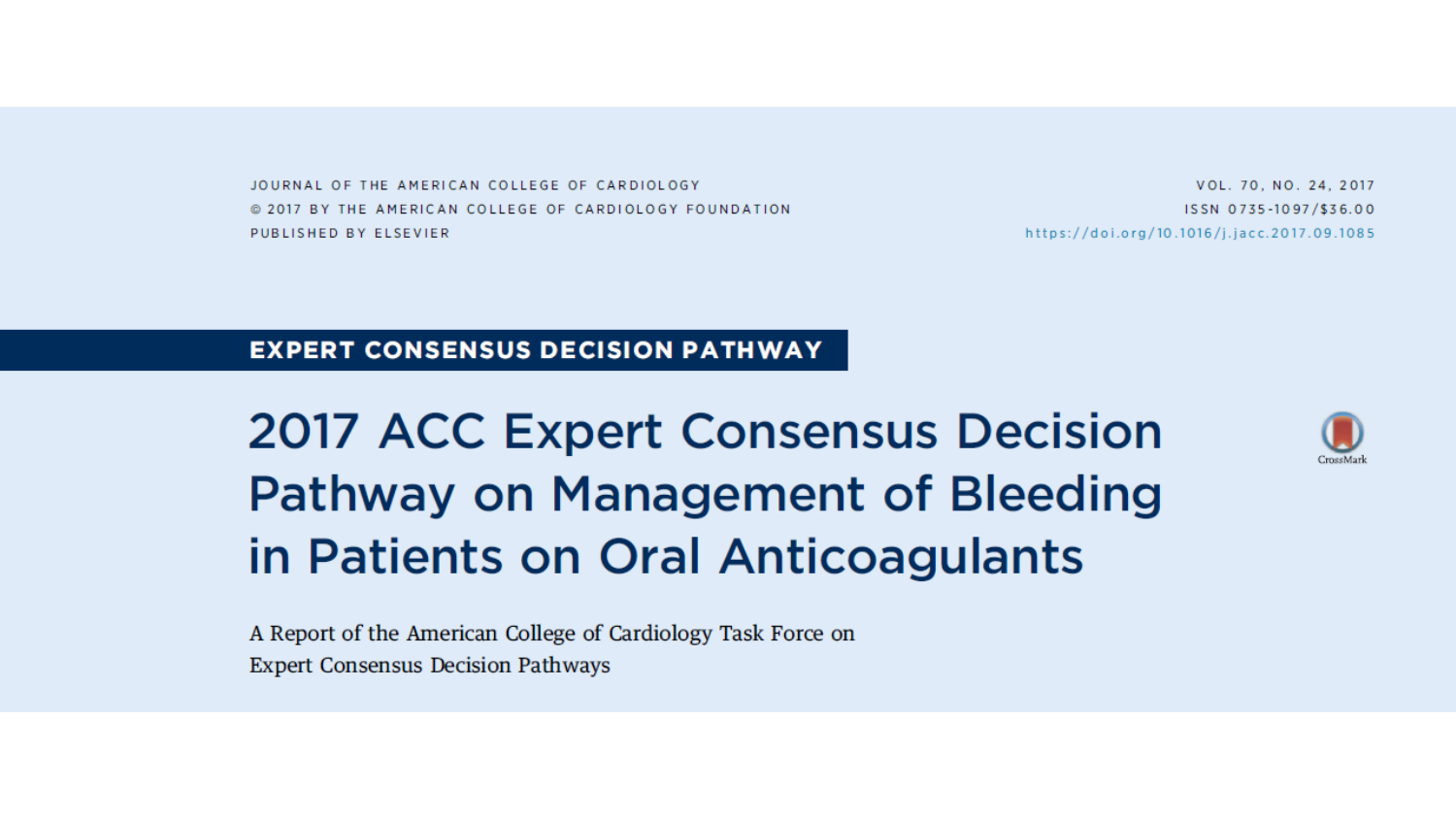## **Life-threatening**

- ◆ Stop oral anti-coagulant
- Vitamine antagonist
	- 5-10mg IV Vitamin K
	- **Reversal agent**
- ◆ Direct acting oral anticoagulant
	- Direct thrombin inhibitor (dabigatran)
	- Factor Xa inhibitor (apixaban, rivaroxaban)
	- **Half-lives**
	- **Potential reversal**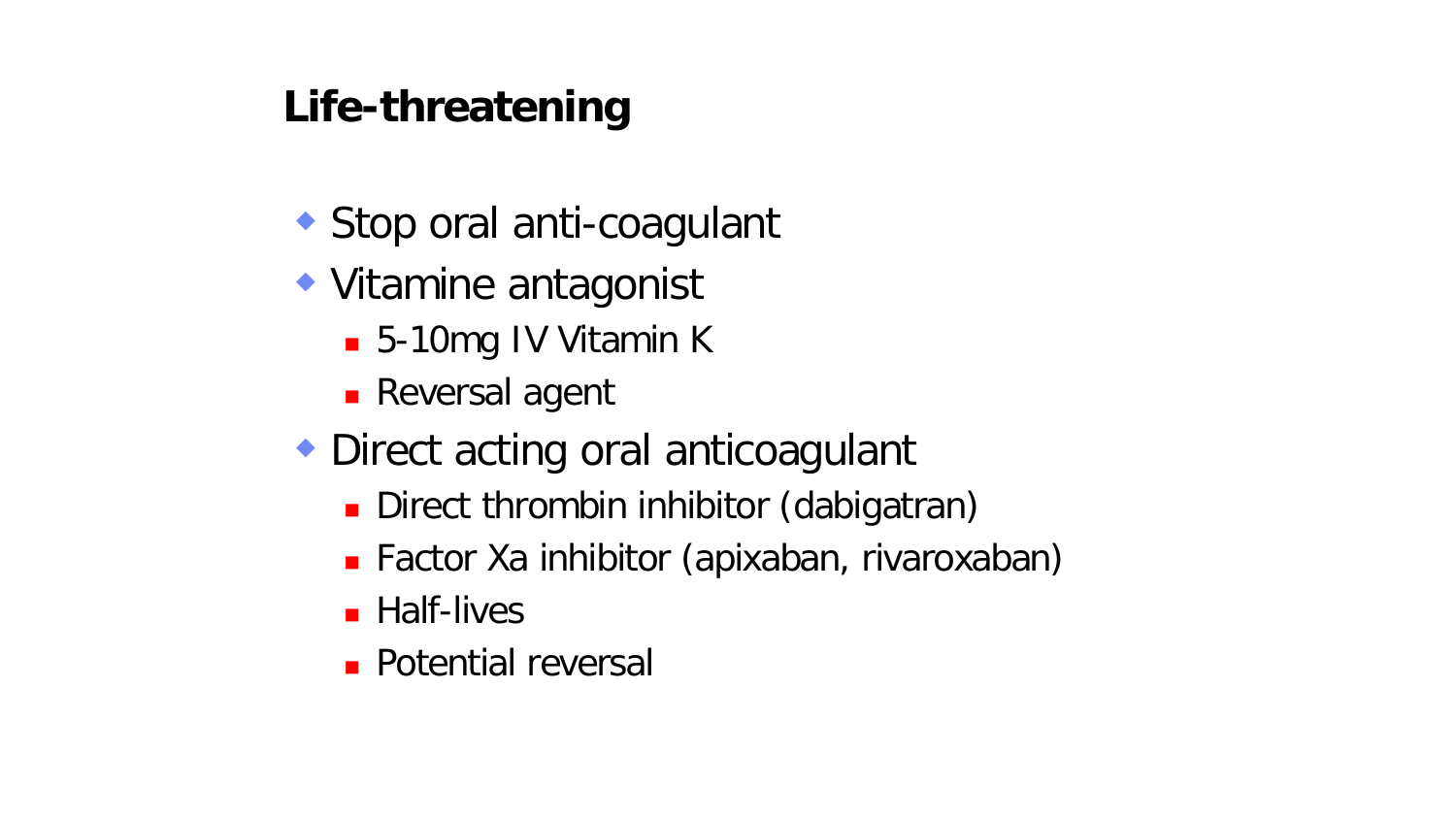#### VKA (warfarin)

#### DTI (dabigatran)

- Administer 4F-PCC<sup>+</sup>:
	- $-$  INR 2-4, 25 units/kg
	- $-$  INR 4-6, 35 units/kg
	- $-$  INR  $>6$ , 50 units/kg
- Or low fixed-dose option
	- 1000 units for any major bleed
	- 1500 units for intracranial hemorrhage
	- If 4F-PCC not available, use plasma 10-15 mL/kg1
- · Administer 5g idarucizumab IV\*
- · If idarucizumab is not available, administer 4F-PCC or aPCC 50 units/kg IV<sup>5</sup>
- Consider activated charcoal for known recent ingestion (within 2-4 hours)
- Administer 4F-PCC 50 units/kg IV
- If 4F-PCC unavailable. consider aPCC 50 units/kg IV<sup>5</sup>

FXa Inhibitor (apixaban,

edoxaban, rivaroxaban)

• Consider activated charcoal for known recent ingestion (within 2-4 hours)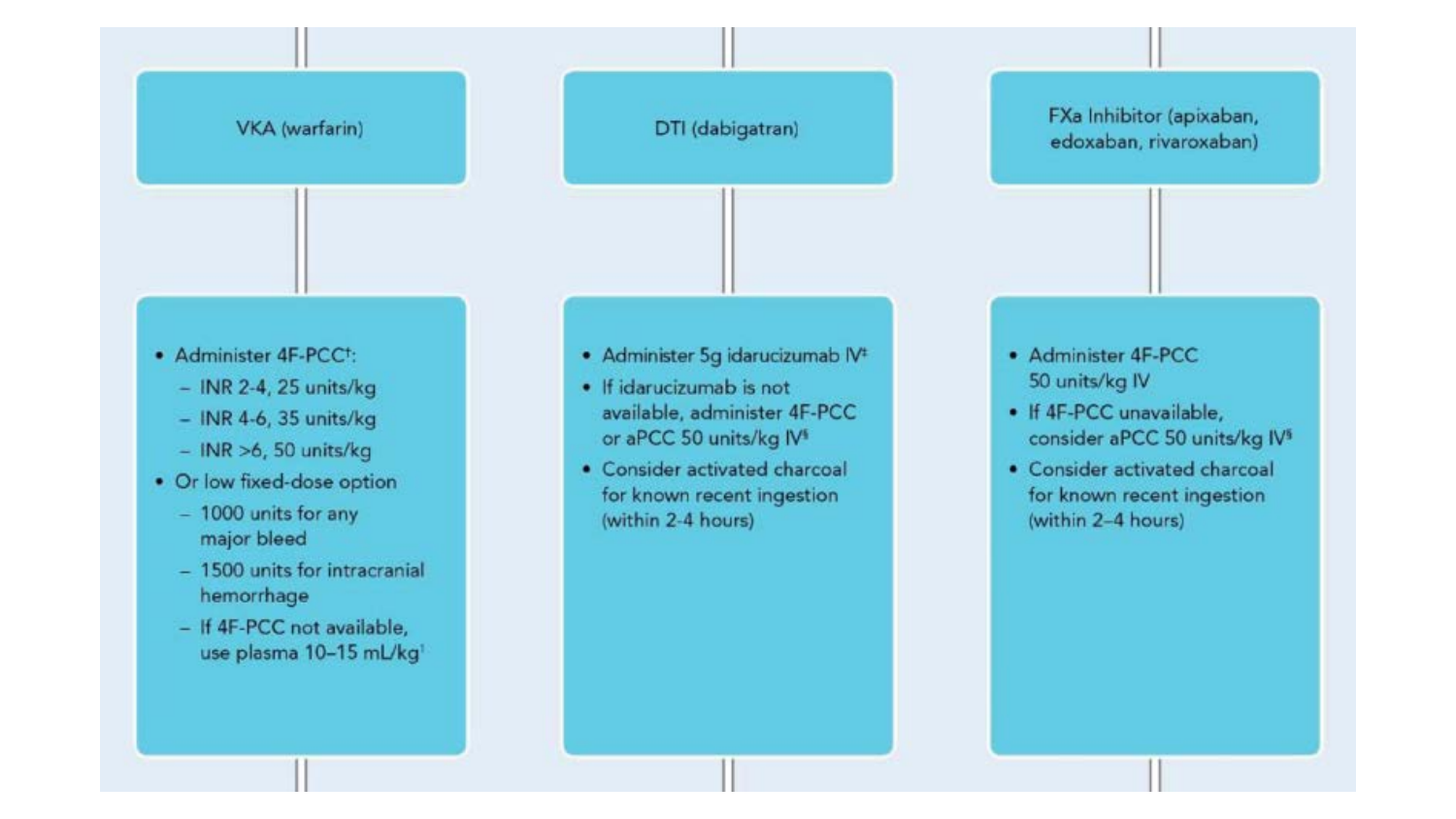#### **TABLE 4**

Recommended Durations for Withholding DOACs Based on Procedural Bleed Risk and Estimated CrCl When There Are **No Increased Patient Bleed Risk Factors** 

| <b>Dabigatran</b>                     |       |             |           | Apixaban, Edoxaban, or Rivaroxaban |                                                                      |             |                                                |                                                                                                   |
|---------------------------------------|-------|-------------|-----------|------------------------------------|----------------------------------------------------------------------|-------------|------------------------------------------------|---------------------------------------------------------------------------------------------------|
| CrCl, mL/min                          | ≥80   | $50 - 79$   | $30 - 49$ | $15 - 29$                          | $<$ 15                                                               | $\geq$ 30   | $15 - 29$                                      | $<$ 15                                                                                            |
| <b>Estimated drug</b><br>half-life, h | 13    | 15          | 18        | 27                                 | 30 (off dialysis)                                                    | $6 - 15$    | Apixaban: 17<br>Edoxaban: 17<br>Rivaroxaban: 9 | Apixaban: 17 (off dialysis)<br>Edoxaban: 10-17 (off dialysis)<br>Rivaroxaban: 13 (off dialysis)   |
| <b>Procedural bleed risk</b>          |       |             |           |                                    |                                                                      |             |                                                |                                                                                                   |
| Low                                   | ≥24 h | $\geq$ 36 h | ≥48 h     | ≥72 h                              | No data, Consider<br>measuring dTT and/or<br>withholding $\geq$ 96 h | $\geq$ 24 h | ≥36 h                                          | No data. Consider measuring<br>agent-specific anti Xa<br>level and/or<br>with holding $\geq$ 48 h |
| Uncertain, intermediate,<br>or high   | ≥48 h | ≥72 h       | ≥96 h     | ≥120 h                             | No data. Consider<br>measuring dTT                                   | ≥48 h       | and/or withholding $\geq 72$ h                 | No data. Consider measuring agent-specific anti Xa level                                          |

NOTE: The duration for withholding is based upon the estimated DOAC half-life withholding times of 2 to 3 half-lives for low procedural bleeding risk and 4 to 5 drug half-lives for uncertain, intermediate, or high procedural bleeding risk (47-55).

 $CrCl$  = creatinine clearance; DOAC = direct-acting oral anticoagulant;  $dTT$  = dilute thrombin time.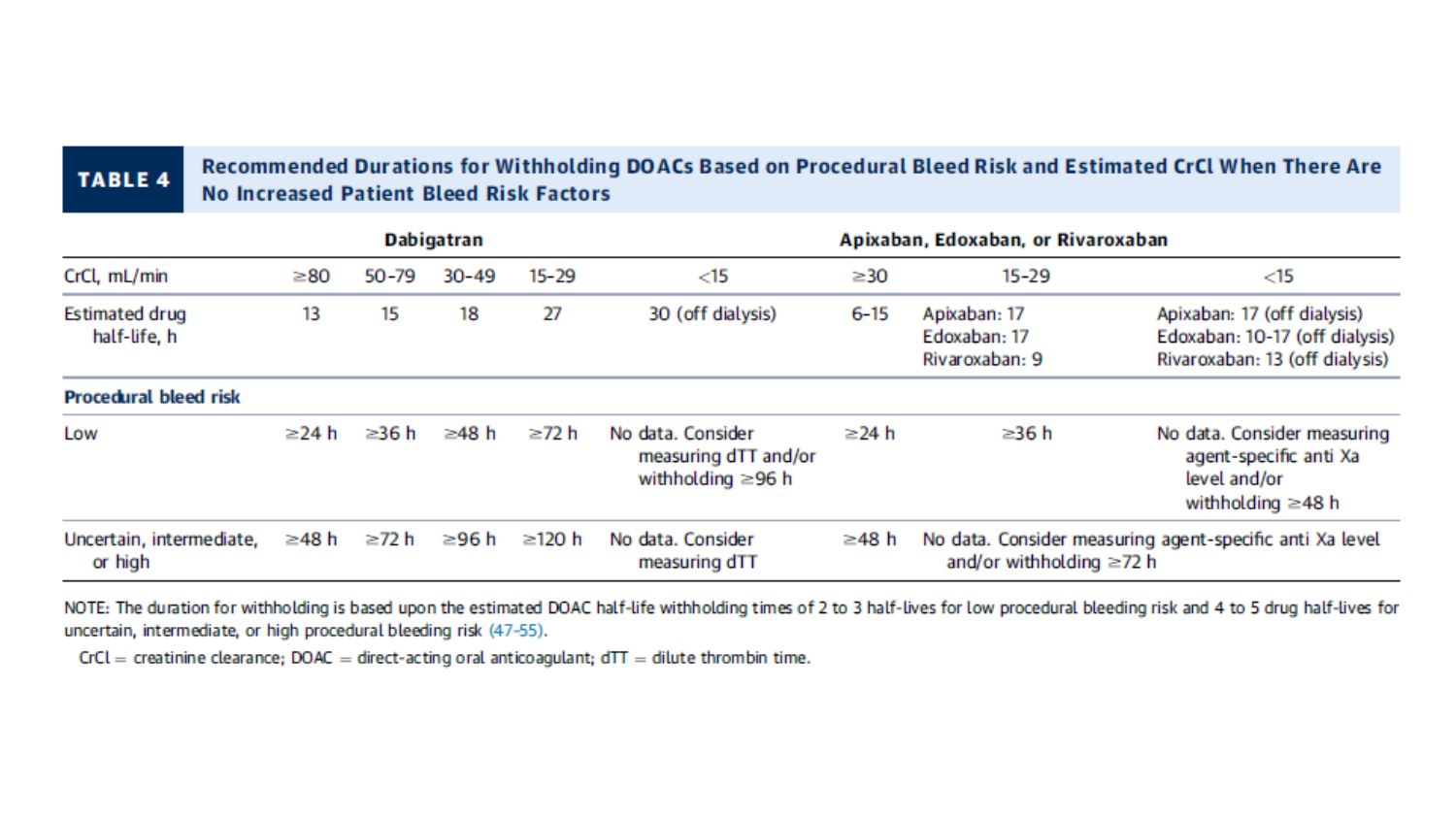What is your first line anticoagulation reversal agent for a patient on Coumadin with an intracranial injury?



| <b>ANSWER CHOICES</b>                | <b>RESPONSES</b> |    |
|--------------------------------------|------------------|----|
| Fresh frozen plasma<br>▼             | 27.27%           | 12 |
| Prothrombin concentrate complex<br>▼ | 59.09%           | 26 |
| Vitamin K                            | 13.64%           |    |
| <b>TOTAL</b>                         |                  | 44 |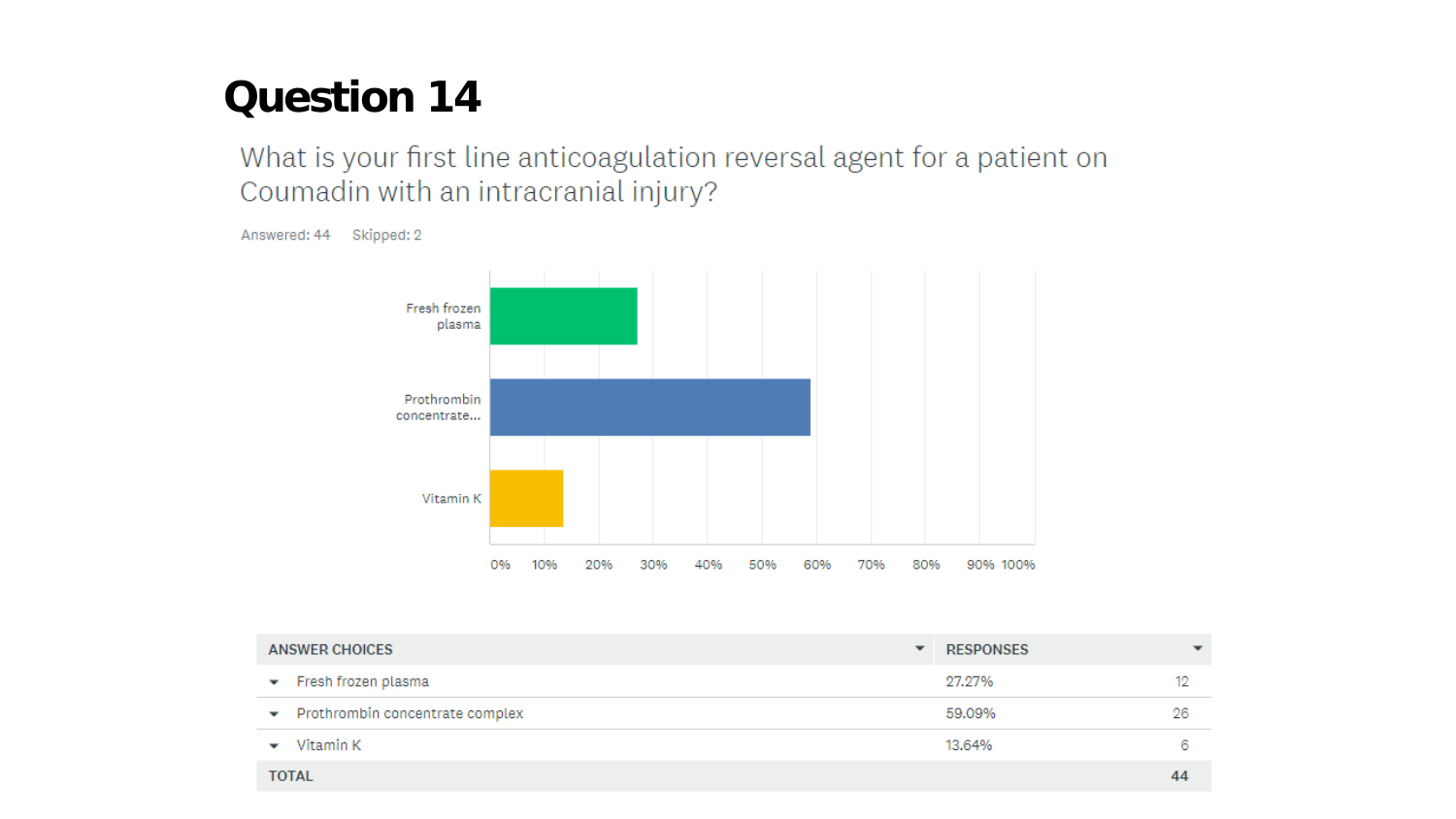In your practice, do you administer anticoagulation reversal agents for a patient on Coumadin with a potential intracranial injury prior to obtaining a head CT scan?



**ANSWER CHOICES** ▼ RESPONSES 31.82%  $\blacktriangledown$  Yes  $14$  $\blacktriangledown$  No 68.18% 30 **TOTAL** 44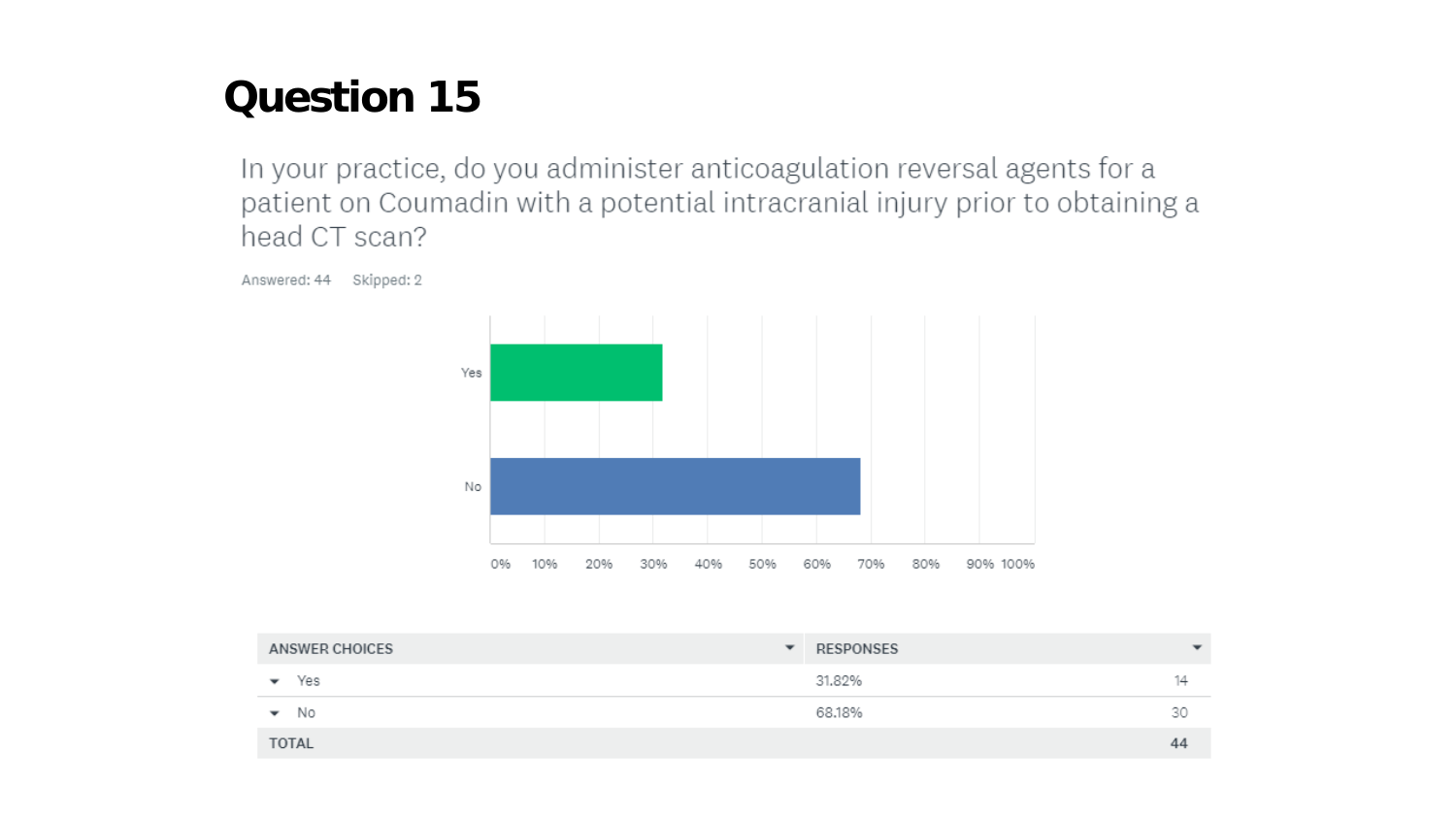For a non-intubated, mild to moderate TBI patient, with a structural injury, with a clinical exam that can be followed, do you routinely obtain a repeat head CT scan in a patient with a stable/non-changed clinical exam.

Answered: 44 Skipped: 2



| ANSWER CHOICES                      | RESPONSES<br>$\overline{\phantom{a}}$ | $\overline{\phantom{a}}$ |
|-------------------------------------|---------------------------------------|--------------------------|
| Yes<br>$\overline{\phantom{a}}$     | 65.91%                                | 29                       |
| $\blacktriangleright$ No            | 9.09%                                 | ∸                        |
| Depends<br>$\overline{\phantom{a}}$ | 25.00%                                |                          |
| <b>TOTAL</b>                        |                                       | 44                       |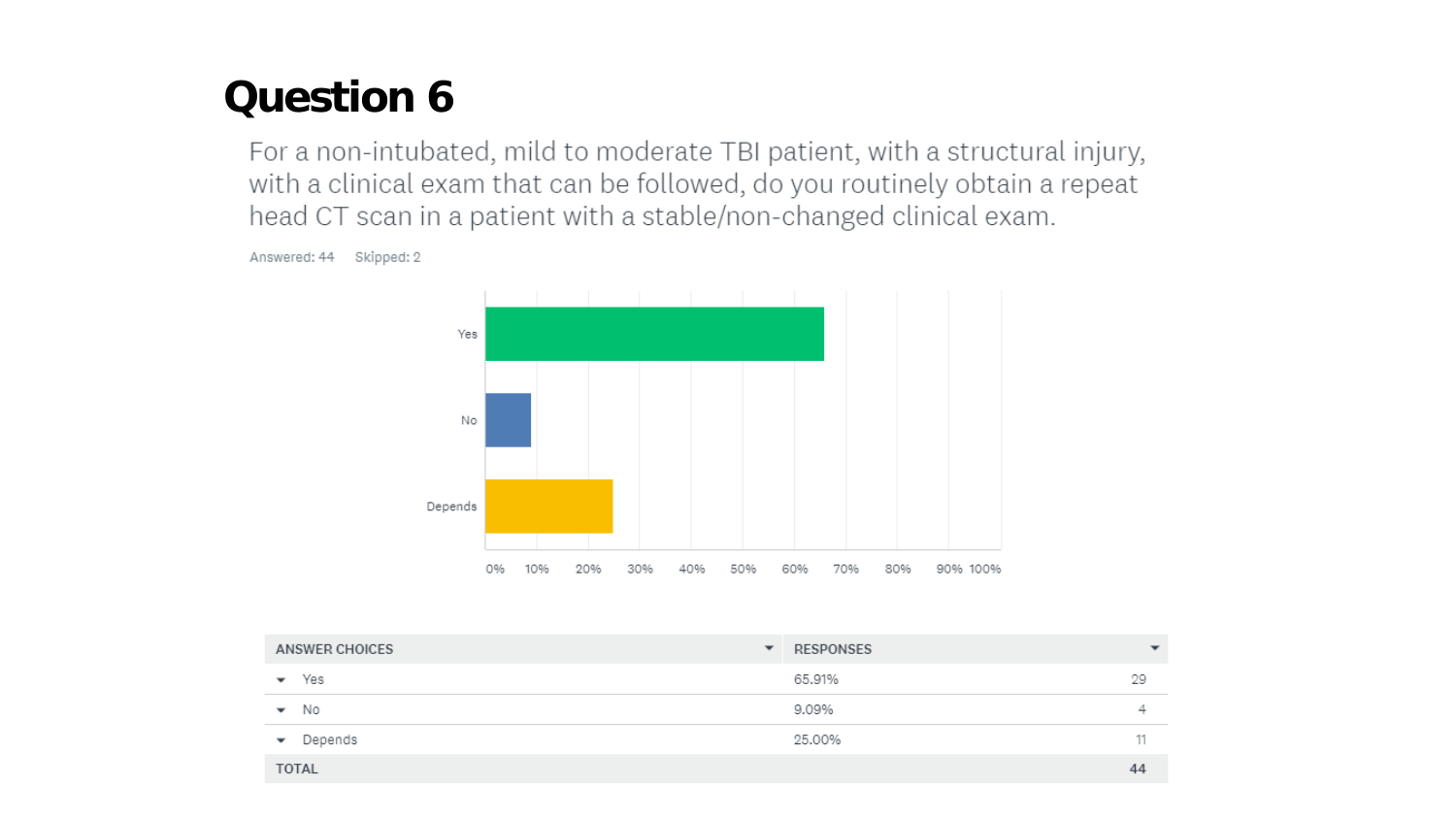For a non-intubated, mild to moderate TBI patient, with a minor structural injury, with a stable/non-changed clinical exam that can be followed, are you comfortable allowing initiation of VTE pharmacoprophylaxis 24-48 hours after admission without obtaining a repeat head CT scan?



Answered: 45 Skipped: 1

| ANSWER CHOICES                 | RESPONSES<br>▼ | $\overline{\phantom{a}}$ |
|--------------------------------|----------------|--------------------------|
| Yes                            | 24.44%         | 11                       |
| No<br>$\overline{\phantom{a}}$ | 75.56%         | 34                       |
| <b>TOTAL</b>                   |                | 45                       |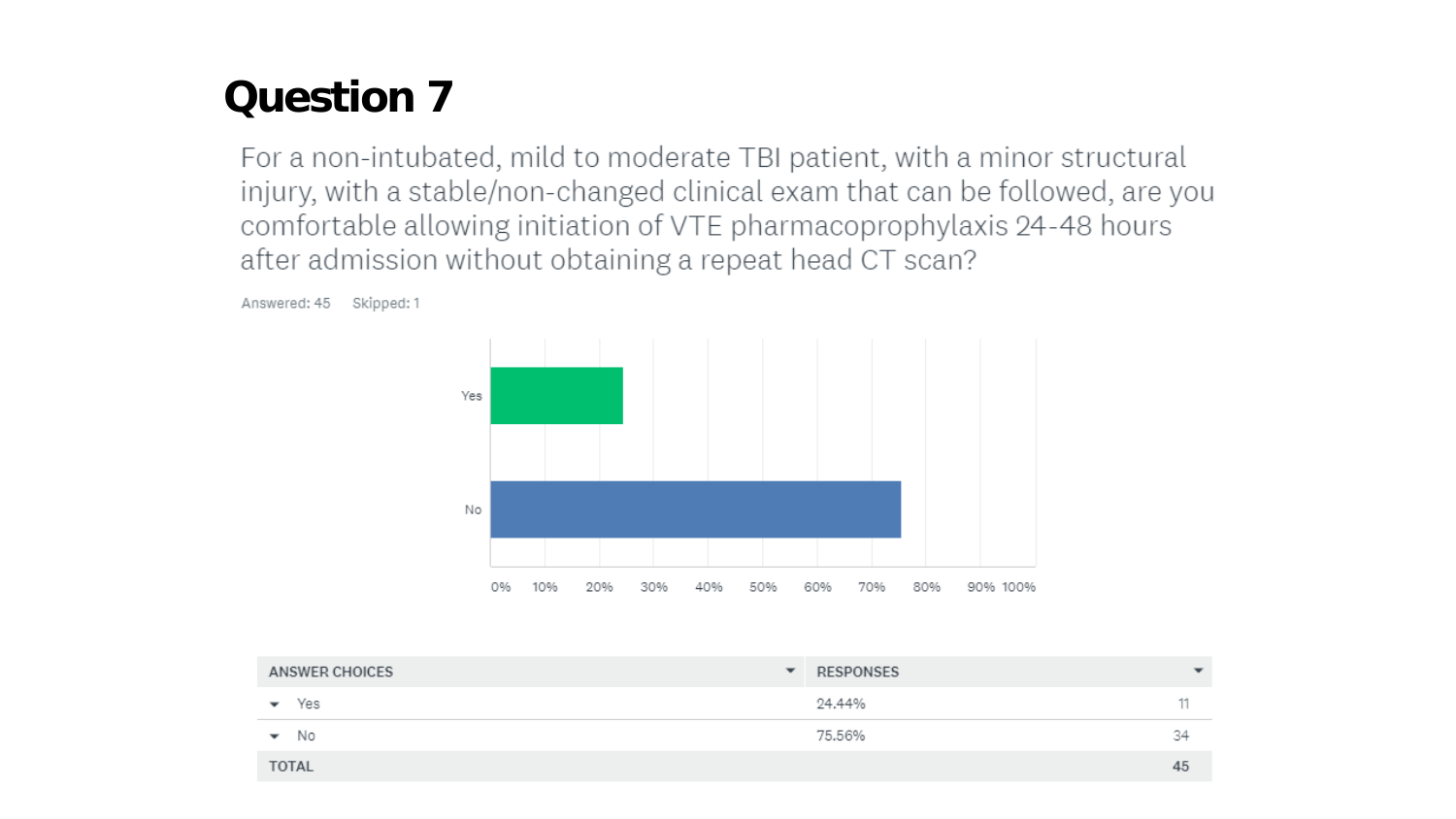# **Question 7 (Neurosurgeons)**

For a non-intubated, mild to moderate TBI patient, with a minor structural injury, with a stable/non-changed clinical exam that can be followed, are you comfortable allowing initiation of VTE pharmacoprophylaxis 24-48 hours after admission without obtaining a repeat head CT scan?

Answered: 11 Skipped: 0



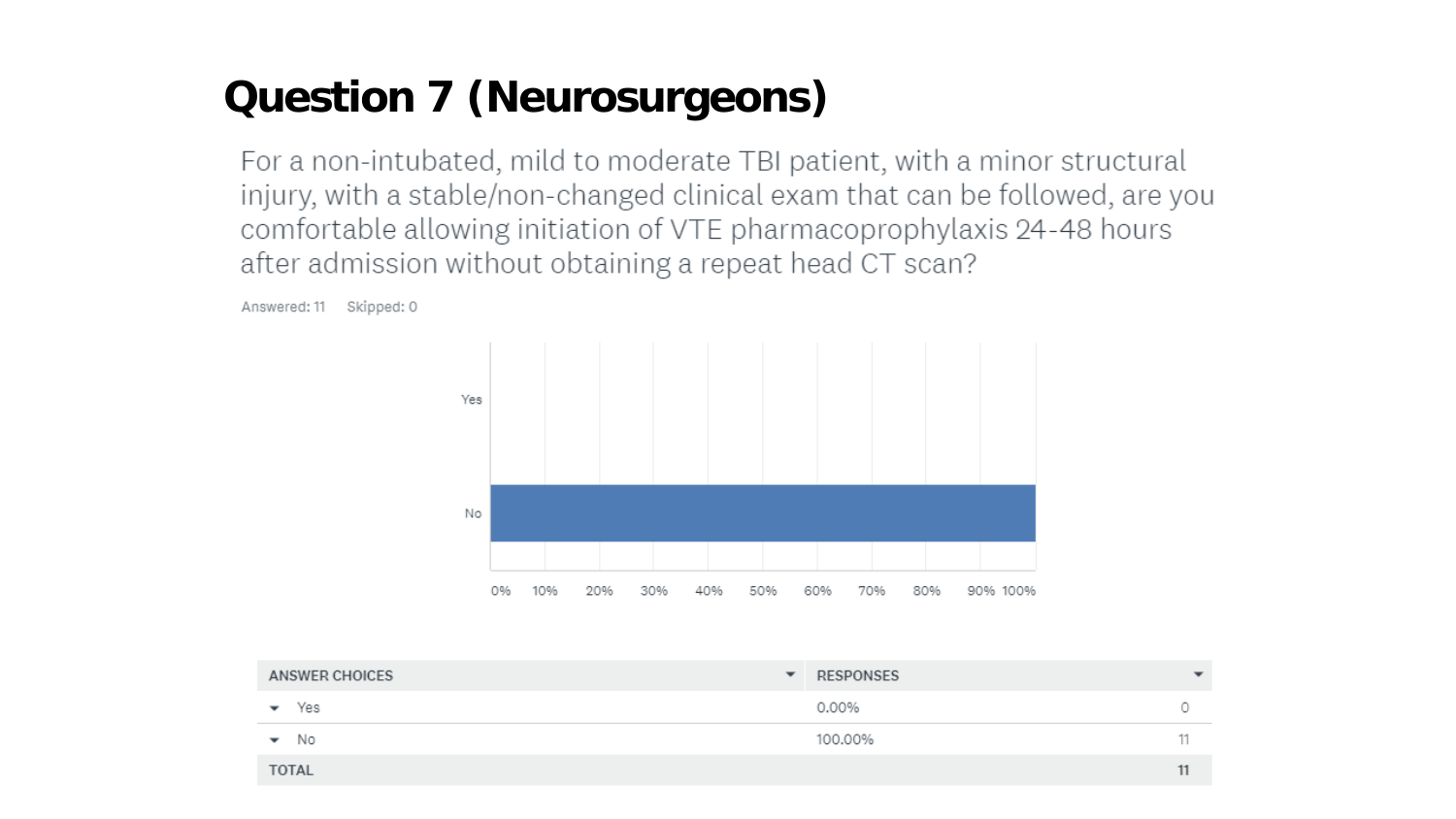For a non-intubated, mild to moderate TBI patient, with a minor structural injury, with a stable/non-changed clinical exam that can be followed, and a stable non-changed repeat head CT scan are you comfortable allowing initiation of VTE pharmacoprophylaxis 24-48 hours after admission?

> Yes No 0% 10% 20% 30% 40% 50% 60% 70% 80% 90% 100%

Answered: 45 Skipped: 1

| ANSWER CHOICES<br>$\overline{\phantom{a}}$ | RESPONSES | $\overline{\phantom{a}}$ |
|--------------------------------------------|-----------|--------------------------|
| Yes<br>$\checkmark$                        | 86.67%    | 39                       |
| $\blacktriangleright$ No                   | 13.33%    | m                        |
| <b>TOTAL</b>                               |           | 45                       |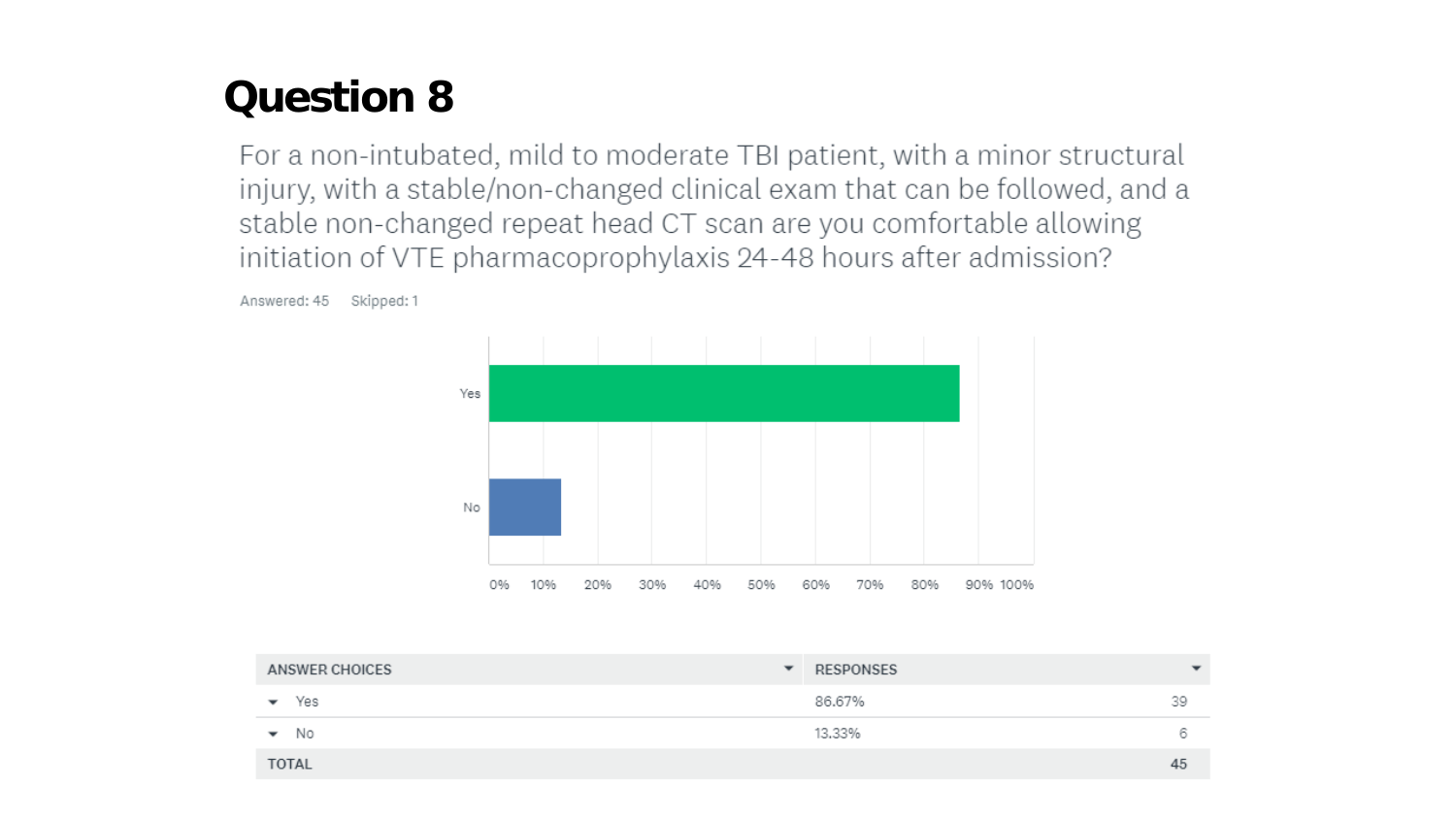## **Question 8 (Neurosurgeons)**

For a non-intubated, mild to moderate TBI patient, with a minor structural injury, with a stable/non-changed clinical exam that can be followed, and a stable non-changed repeat head CT scan are you comfortable allowing initiation of VTE pharmacoprophylaxis 24-48 hours after admission?



Answered: 11 Skipped: 0

| ANSWER CHOICES           | RESPONSES<br>$\overline{\phantom{a}}$ | $\overline{\phantom{a}}$ |
|--------------------------|---------------------------------------|--------------------------|
| Yes                      | 100.00%                               |                          |
| $\blacktriangleright$ No | 0.00%                                 |                          |
| <b>TOTAL</b>             |                                       | 11                       |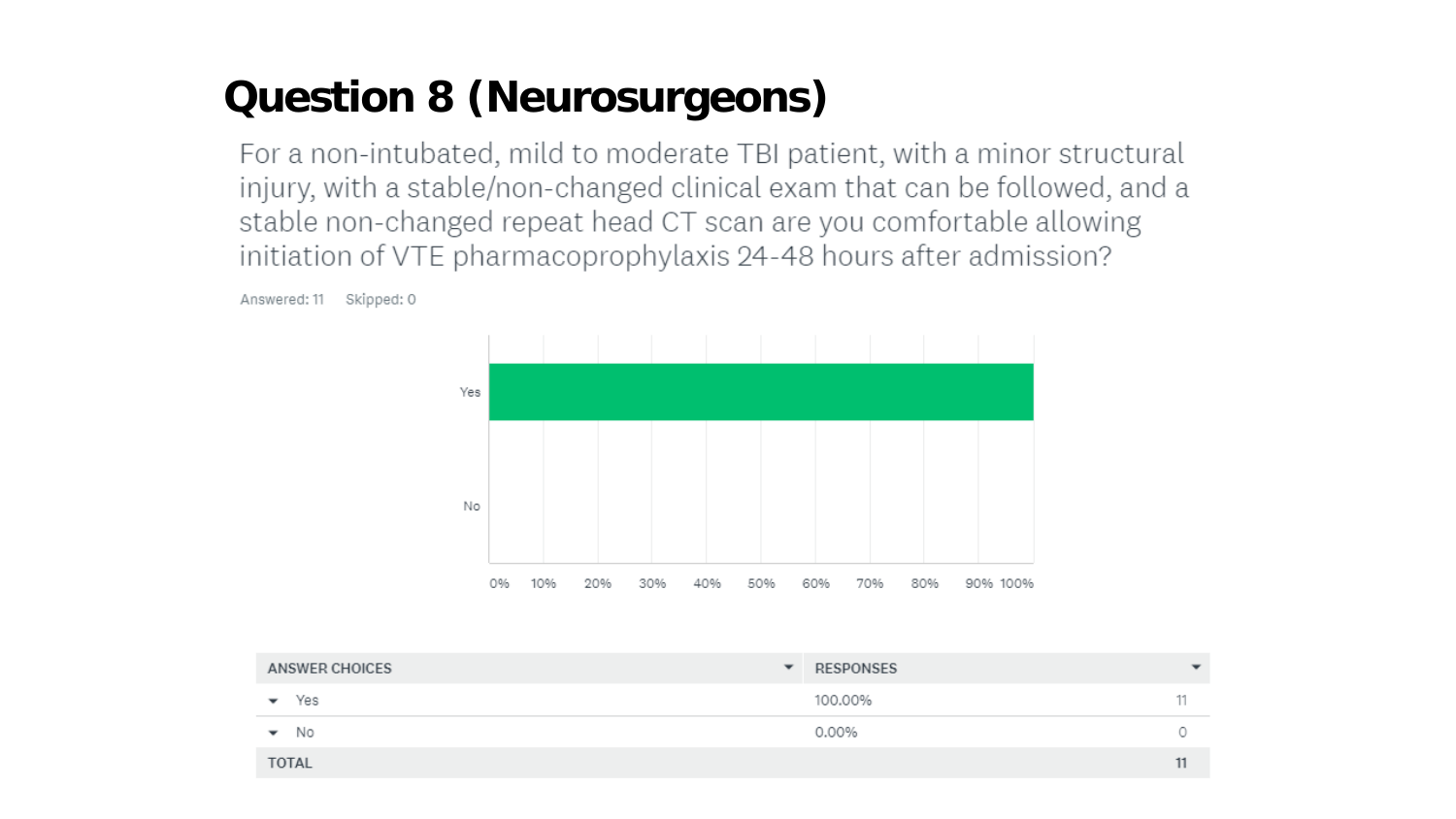#### **Question 11 (New)**

When do you allow initiation of VTE prophylaxis in a TBI patient with evidence of intracranial hemorrhage and no evidence of ongoing bleeding?





| ANSWER CHOICES                                                                                              | ▼ | RESPONSES | $\overline{\phantom{a}}$ |
|-------------------------------------------------------------------------------------------------------------|---|-----------|--------------------------|
| After repeat Head CT scan with stabilization of brain injury findings in 24-48 hrs.<br>$\blacktriangledown$ |   | 87.80%    | 36                       |
| After 5 days<br>$\overline{\phantom{a}}$                                                                    |   | 2.44%     |                          |
| After 7 days<br>▼                                                                                           |   | 7.32%     | 3                        |
| After 14 days<br>$\overline{\phantom{a}}$                                                                   |   | 2.44%     |                          |
| After 6 weeks<br>$\overline{\phantom{a}}$                                                                   |   | 0.00%     | 0                        |
| Never<br>▼                                                                                                  |   | 0.00%     | 0                        |
| <b>TOTAL</b>                                                                                                |   |           | 41                       |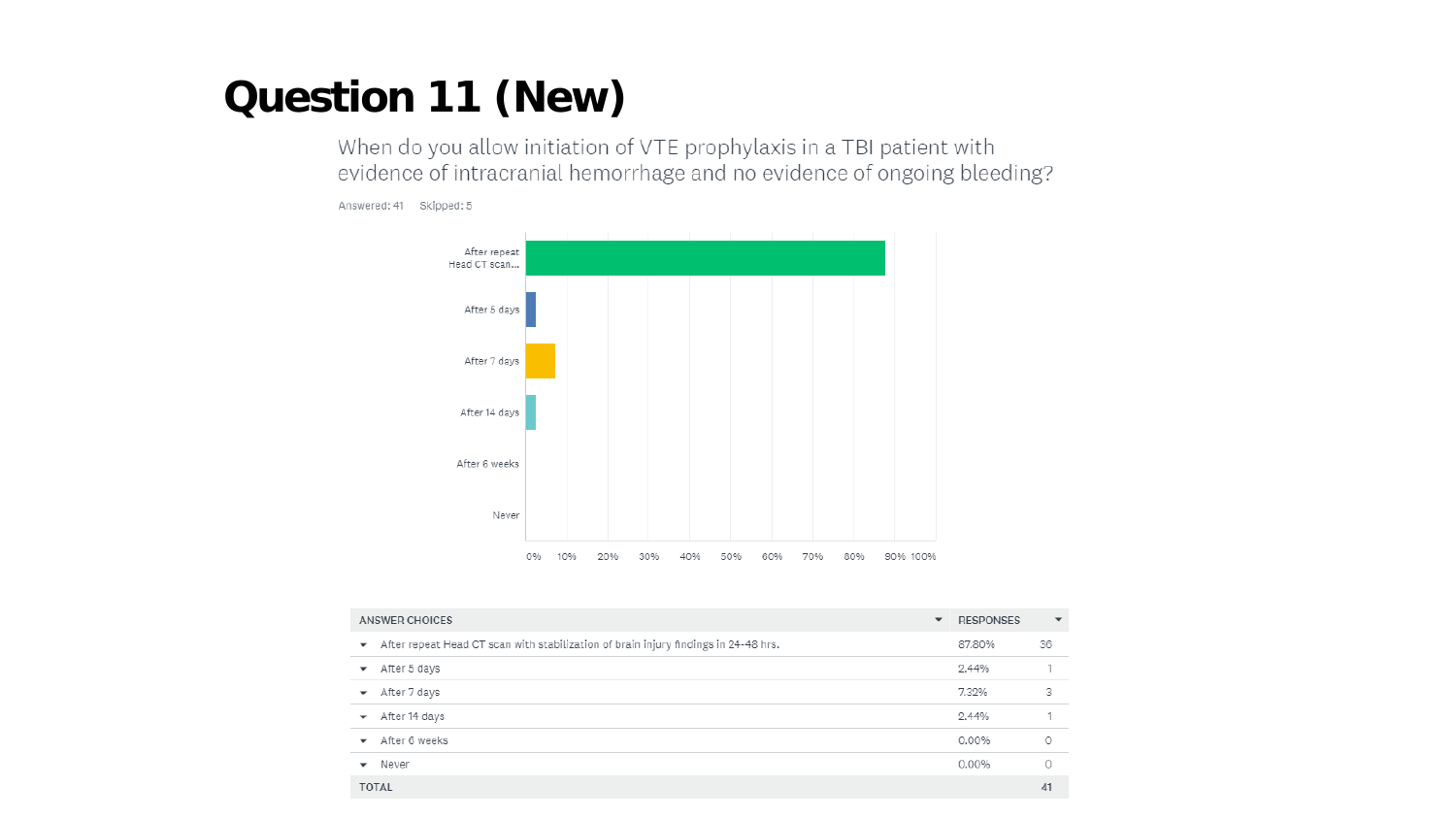#### **Question 11 (Compare)**

When do you allow initiation of VTE prophylaxis in a TBI patient with evidence of intracranial hemorrhage and no evidence of ongoing bleeding?



When do you allow initiation of VTE prophylaxis in a TBI patient with evidence of intracranial hemorrhage and no evidence of ongoing bleeding? Answered: 41 Skipped: 5

![](_page_14_Figure_4.jpeg)

| ANSWER CHOICES                                                                                                  | $\overline{\phantom{a}}$ | <b>RESPONSES</b> | $\blacktriangledown$ |
|-----------------------------------------------------------------------------------------------------------------|--------------------------|------------------|----------------------|
| After repeat Head CT scan with stabilization of brain injury findings in 24-48 hrs.<br>$\overline{\phantom{a}}$ |                          | 66.67%           | 18                   |
| After 5 days<br>$\overline{\phantom{a}}$                                                                        |                          | 14,81%           | 4                    |
| After 7 days<br>$\overline{\phantom{a}}$                                                                        |                          | 11.11%           | 3                    |
| After 14 days<br>$\overline{\phantom{a}}$                                                                       |                          | 3.70%            |                      |
| After 6 weeks<br>$\overline{\phantom{a}}$                                                                       |                          | 3.70%            |                      |
| Never<br>$\overline{\phantom{a}}$                                                                               |                          | 0.00%            | 0                    |
| <b>TOTAL</b>                                                                                                    |                          |                  | 27                   |

|                          | <b>ANSWER CHOICES</b>                                                               | $\overline{\phantom{a}}$ | <b>RESPONSES</b> | $\overline{\phantom{a}}$ |
|--------------------------|-------------------------------------------------------------------------------------|--------------------------|------------------|--------------------------|
| $\overline{\phantom{a}}$ | After repeat Head CT scan with stabilization of brain injury findings in 24-48 hrs. |                          | 87.80%           | 36                       |
| $\overline{\phantom{a}}$ | After 5 days                                                                        |                          | 2.44%            |                          |
| $\overline{\phantom{a}}$ | After 7 days                                                                        |                          | 7.32%            | 3                        |
| $\overline{\phantom{a}}$ | After 14 days                                                                       |                          | 2.44%            |                          |
| $\overline{\phantom{a}}$ | After 6 weeks                                                                       |                          | 0.00%            | 0                        |
|                          | $\blacktriangleright$ Never                                                         |                          | 0.00%            | 0                        |
|                          | <b>TOTAL</b>                                                                        |                          |                  | 41                       |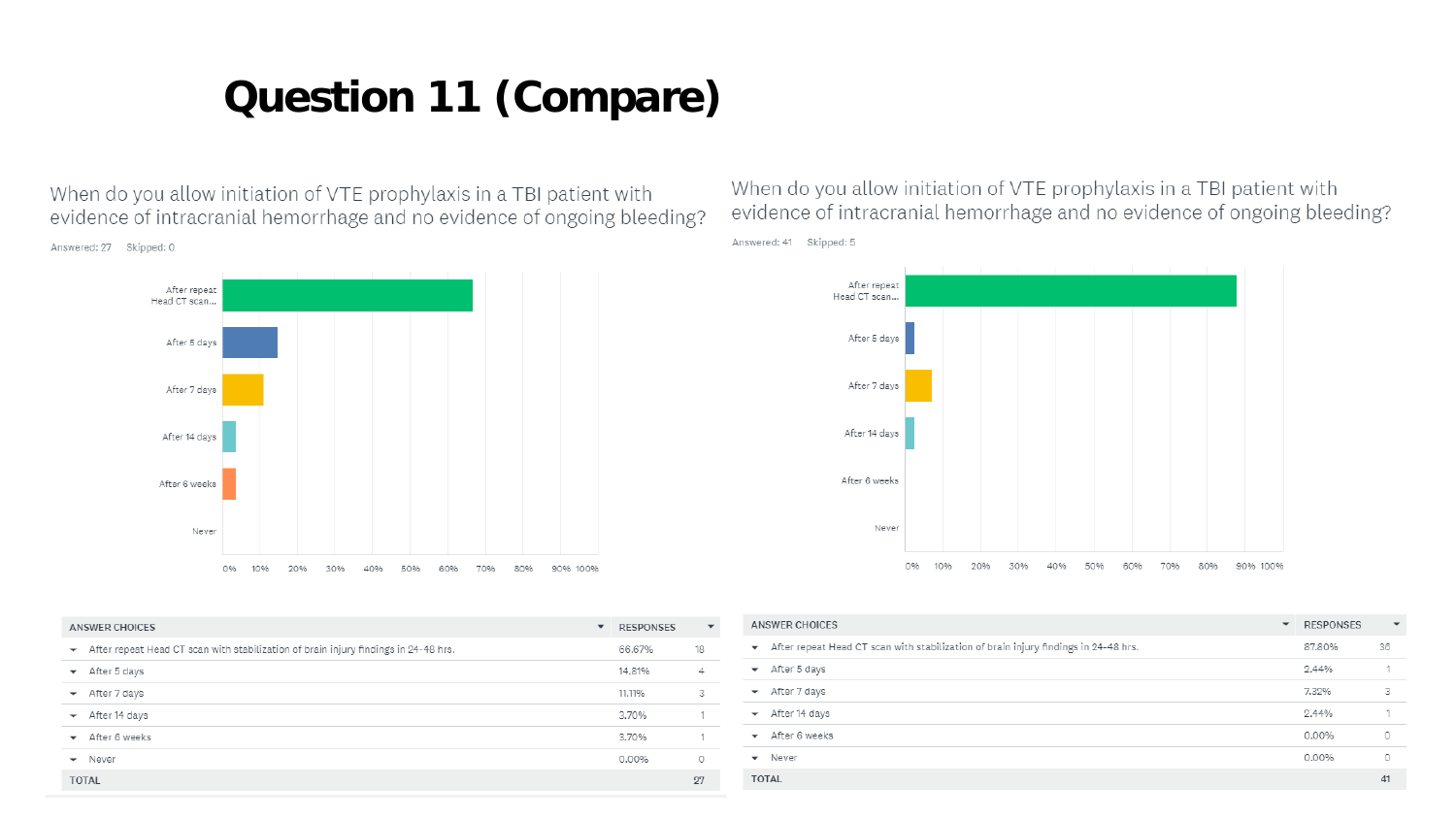#### **Question 12 (New)**

What agent do you prefer for venous thromboembolism (VTE) prophylaxis in a TBI patient?

Answered: 44 Skipped: 3

![](_page_15_Figure_3.jpeg)

| ANSWER CHOICES                         | <b>RESPONSES</b><br>▼ | $\overline{\phantom{a}}$ |
|----------------------------------------|-----------------------|--------------------------|
| Heparin SQ<br>$\overline{\phantom{a}}$ | 18.18%                | 8                        |
| LMWH SQ<br>$\overline{\phantom{a}}$    | 81.82%                | 36                       |
| Other<br>$\overline{\phantom{a}}$      | 0.00%                 |                          |
| None<br>$\overline{\phantom{a}}$       | 0.00%                 |                          |
| <b>TOTAL</b>                           |                       | 44                       |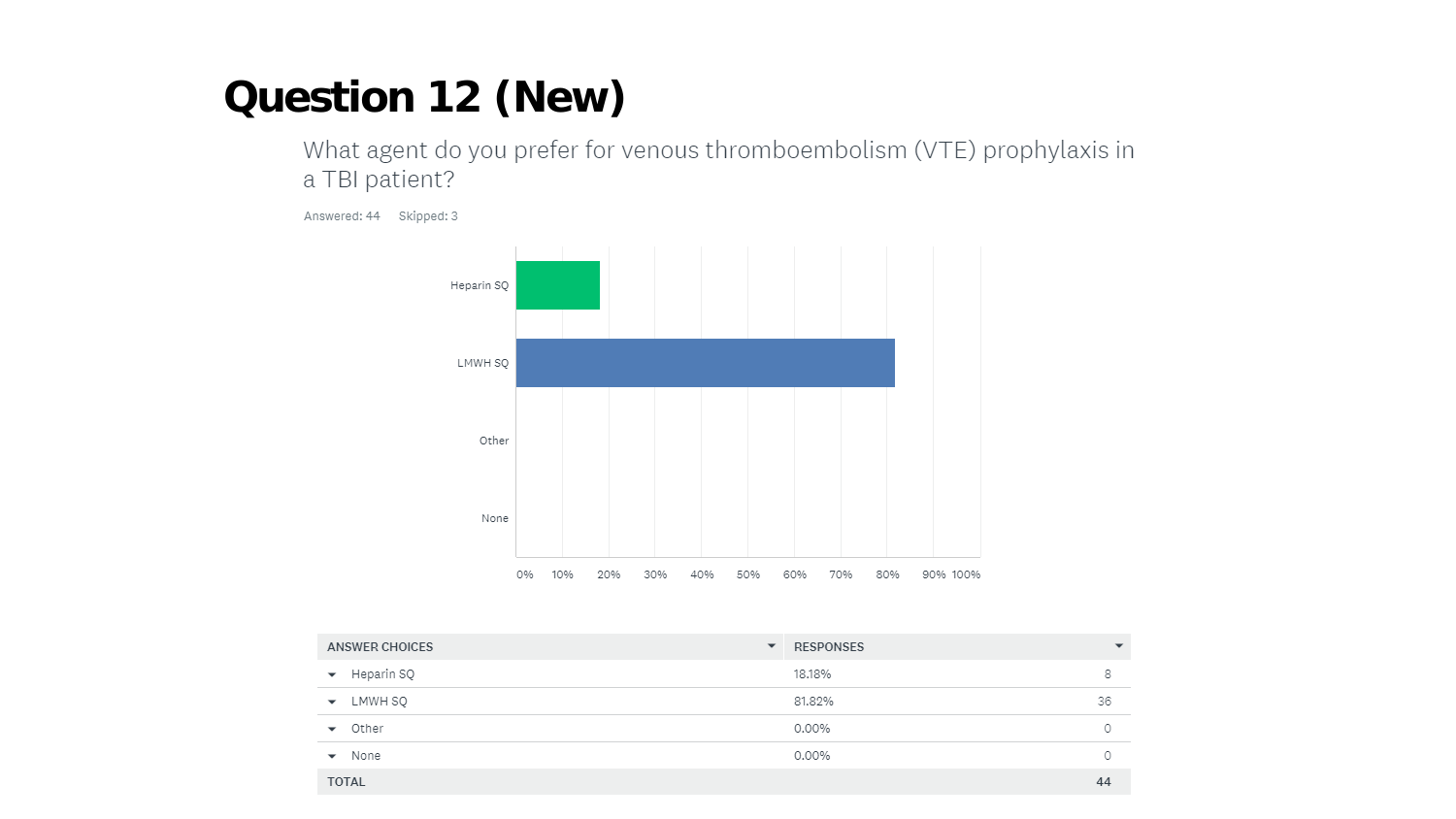## **Question 13 (Compare)**

What agent do you prefer for venous thromboembolism (VTE) prophylaxis in a TBI patient?

![](_page_16_Figure_2.jpeg)

Answered: 27 Skipped: 0

| ANSWER CHOICES                    | <b>RESPONSES</b><br>$\blacktriangledown$ | $\overline{\phantom{a}}$ |
|-----------------------------------|------------------------------------------|--------------------------|
| $\blacktriangleright$ Heparin SQ  | 55.56%                                   | 15                       |
| ▼ LMWH SQ                         | 40.74%                                   | 11                       |
| Other<br>$\overline{\phantom{a}}$ | 3.70%                                    |                          |
| $\blacktriangleright$ None        | 0.00%                                    | 0                        |
| <b>TOTAL</b>                      |                                          | 27                       |

What agent do you prefer for venous thromboembolism (VTE) prophylaxis in a TBI patient?

![](_page_16_Figure_6.jpeg)

| ANSWER CHOICES                   | <b>RESPONSES</b><br>$\blacktriangledown$ | $\overline{\phantom{a}}$ |
|----------------------------------|------------------------------------------|--------------------------|
| $\blacktriangleright$ Heparin SQ | 18.18%                                   | 8                        |
| $\bullet$ LMWH SQ                | 81.82%                                   | 36                       |
| $\bullet$ Other                  | 0.00%                                    | 0                        |
| $\blacktriangleright$ None       | 0.00%                                    | $\circ$                  |
| <b>TOTAL</b>                     |                                          | 44                       |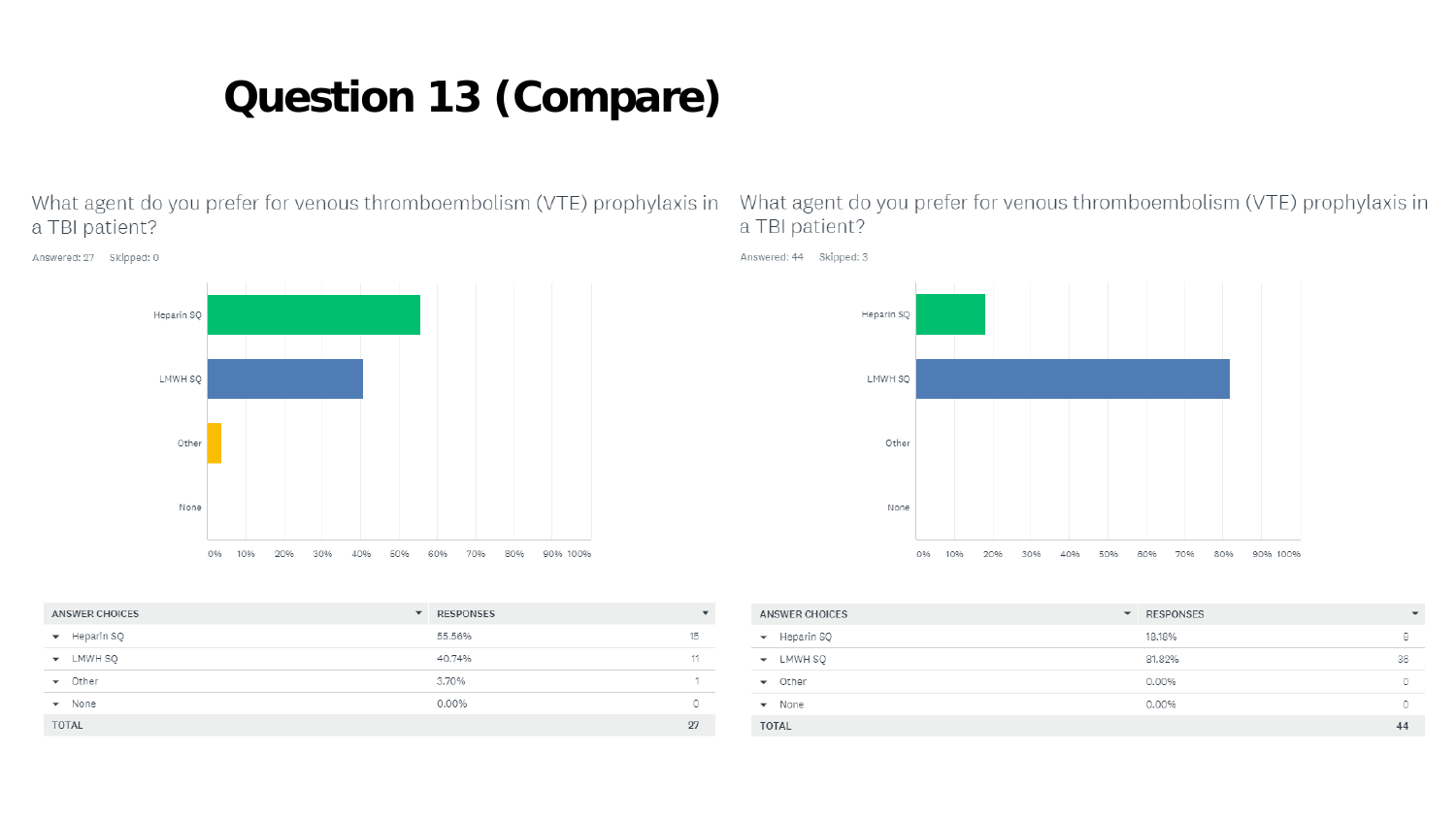#### Unfractionated heparin versus low-molecular-weight heparin for venous thromboembolism prophylaxis in trauma

Benjamin N. Jacobs, MD, Anne H. Cain-Nielsen, MS, Jill L. Jakubus, MHSA, MS, PA-C, Judy N. Mikhail, PhD, RN, John J. Fath, MD, Scott E. Regenbogen, MD, and Mark R. Hemmila, MD, Ann Arbor, Michigan

| <b>BACKGROUND:</b>                             | Venous thromboembolism (VTE) is a common complication in trauma patients. Pharmacologic prophylaxis is utilized in trauma<br>patients to reduce their risk of a VTE event. The Eastern Association for the Surgery of Trauma guidelines recommend use of<br>low-molecular-weight heparin (LMWH) as the preferred agent in these patients. However, there is literature suggesting that<br>unfractionated heparin (UFH) is an acceptable, and less costly, alternative VTE prophylaxis agent with equivalent efficacy in<br>trauma patients. We examined data from the Michigan Trauma Quality Improvement Program to perform a comparative effec-<br>tiveness study of UFH versus LMWH on outcomes for trauma patients.                                                                                                                                                                                                                                                                                                                                                                                                                                                                                                             |
|------------------------------------------------|-------------------------------------------------------------------------------------------------------------------------------------------------------------------------------------------------------------------------------------------------------------------------------------------------------------------------------------------------------------------------------------------------------------------------------------------------------------------------------------------------------------------------------------------------------------------------------------------------------------------------------------------------------------------------------------------------------------------------------------------------------------------------------------------------------------------------------------------------------------------------------------------------------------------------------------------------------------------------------------------------------------------------------------------------------------------------------------------------------------------------------------------------------------------------------------------------------------------------------------|
| <b>METHODS:</b>                                | We conducted an analysis of the Michigan Trauma Quality Improvement Program data from January 2012 to December 2014. The<br>data set contains information on date, time, and drug type of the first dose of VTE prophylaxis. Thirty-seven thousand eight hun-<br>dred sixty-eight patients from 23 hospitals were present with an Injury Severity Score of 5 or greater and hospitalization for more<br>than 24 hours. Patients were excluded if they died within 24 hours or received no pharmacologic VTE prophylaxis or agents other<br>than UFH or LMWH while admitted to the hospital. We compared patients receiving LMWH to those receiving UFH. Outcomes<br>assessed were VTE event, pulmonary embolism, deep vein thrombosis, and mortality during hospitalization. We used a general-<br>ized estimating equation approach to fit population-averaged logistic regression models with the type of first dose of VTE prophy-<br>laxis as the independent variable. Unfractionated heparin was considered the reference value. Timing of the first dose of VTE<br>prophylaxis was entered into the model in addition to standard covariates. Odds ratios were generated for each of the dependent<br>variables of interest. |
| <b>RESULTS:</b>                                | The analysis cohort consisted of 18,010 patients. Patients administered LMWH had a decreased risk of mortality (odds ratio, 0.64;<br>confidence interval, 0.49-0.83), VTE (odds ratio, 0.67; confidence interval, 0.53-0.84), pulmonary embolism (odds ratio, 0.53;<br>confidence interval, 0.35-0.79), and deep vein thrombosis (odds ratio, 0.73; confidence interval, 0.57-0.95) when compared with<br>UFH following risk adjustment and accounting for hospital effect. The reduced risk of a VTE event for patients receiving LMWH<br>was most pronounced for patients in the lower injury-severity categories.                                                                                                                                                                                                                                                                                                                                                                                                                                                                                                                                                                                                                |
| <b>CONCLUSIONS:</b>                            | In our examination of VTE prophylaxis drug effectiveness, LMWH was found to be superior to UFH in reducing the incidence<br>of mortality and VTE events among trauma patients. Therefore, LMWH should be the preferred VTE prophylax is agent for use<br>in hospitalized trauma patients. (J Trauma Acute Care Surg. 2017;83: 151-158. Copyright © 2017 Wolters Kluwer Health, Inc.<br>All rights reserved.)                                                                                                                                                                                                                                                                                                                                                                                                                                                                                                                                                                                                                                                                                                                                                                                                                        |
| <b>LEVEL OF EVIDENCE:</b><br><b>KEY WORDS:</b> | Therapeutic, level III.<br>Collaborative quality improvement; complications; quality improvement; trauma outcomes; venous thromboembolism; venous<br>thromboembolism prophylaxis.                                                                                                                                                                                                                                                                                                                                                                                                                                                                                                                                                                                                                                                                                                                                                                                                                                                                                                                                                                                                                                                   |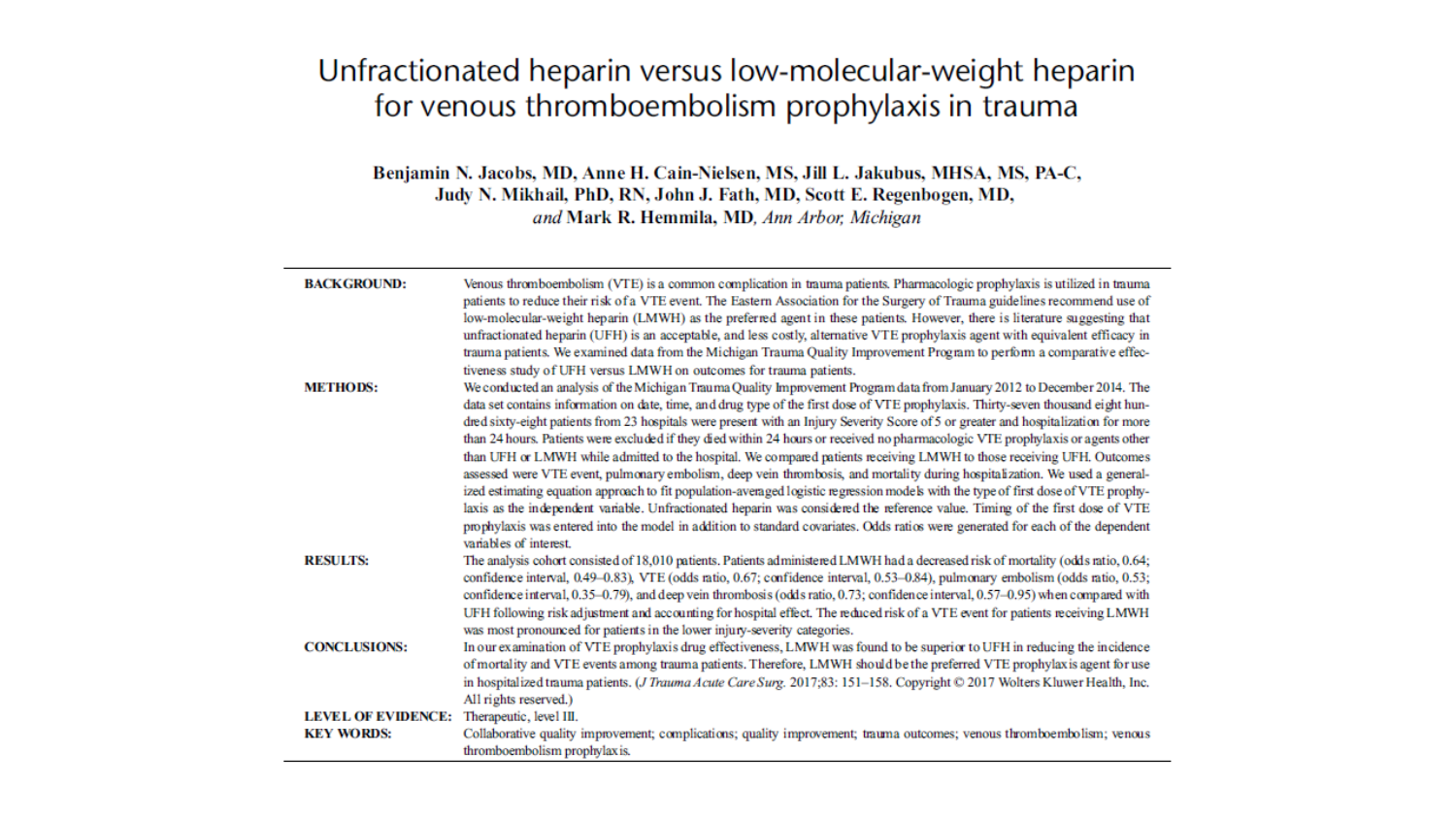## **VTE Prophylaxis Study**

- ◆ Date range: 1/1/2012 to 12/31/2014
- **Inclusion:** 
	- **MTQIP** patient
	- **VTE prophylaxis with heparin or LMWH**
- **Exclusion:** 
	- **Direct admit**
	- **Transfer out**
	- Dead and hospital days  $\epsilon$ =1
	- **Trauma centers who joined after 1/1/2012**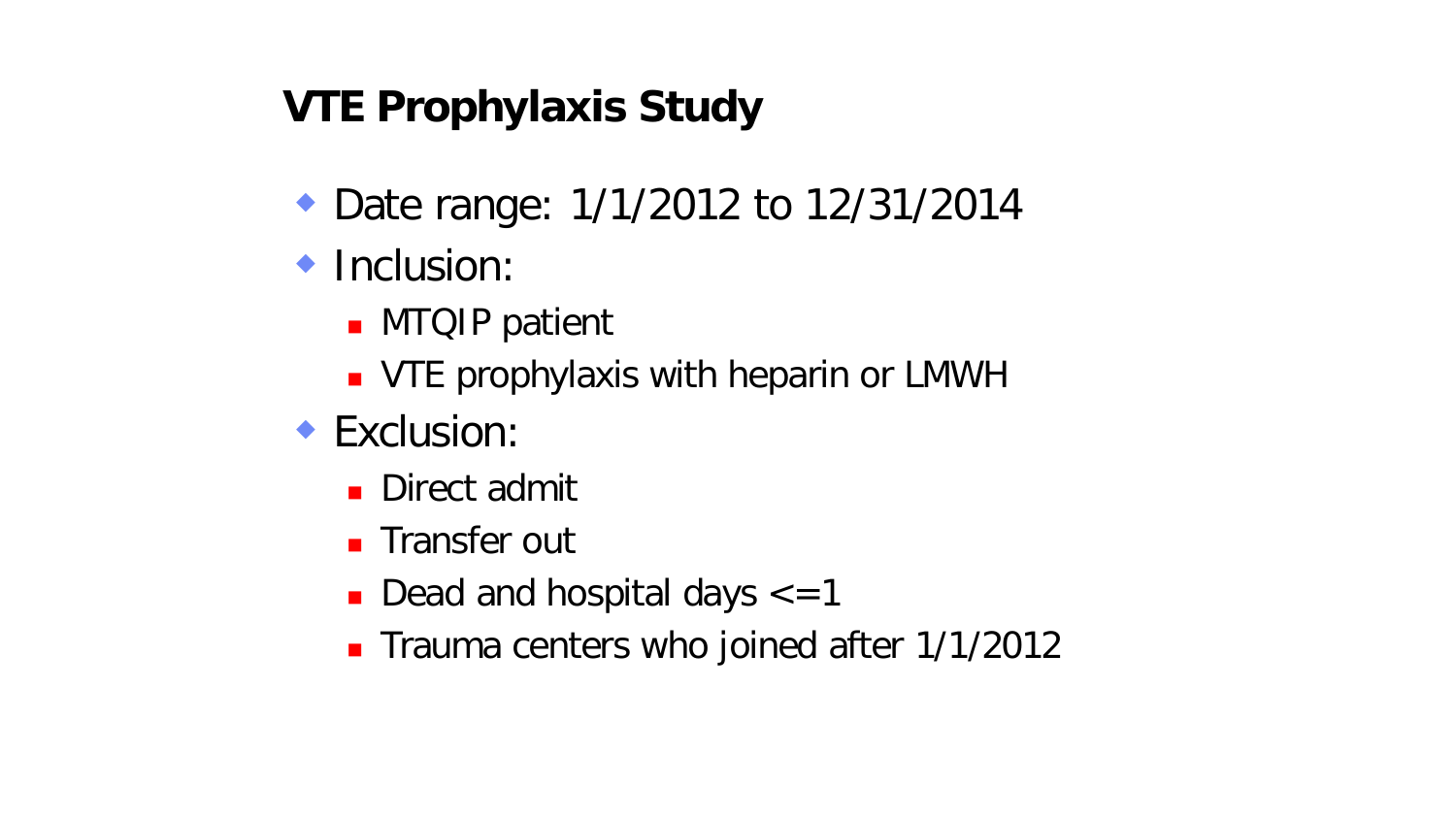## **Unadjusted Outcomes**

| <b>Outcome</b>            | <b>Heparin</b> | <b>LMWH</b> | p-value |
|---------------------------|----------------|-------------|---------|
|                           |                |             |         |
| Patients, N               | 7,786          | 10,224      | --      |
|                           |                |             |         |
| Mortality, % (N)          | 2.1(166)       | 1.4(139)    | < 0.001 |
|                           |                |             |         |
| DVT, $% (N)$              | 2.1(161)       | 1.5(153)    | < 0.001 |
|                           |                |             |         |
| Pulmonary Embolism, % (N) | 0.8(66)        | 0.5(52)     | 0.01    |
|                           |                |             |         |
| <b>VTE, % (N)</b>         | 2.7(207)       | 1.9(190)    | < 0.001 |
|                           |                |             |         |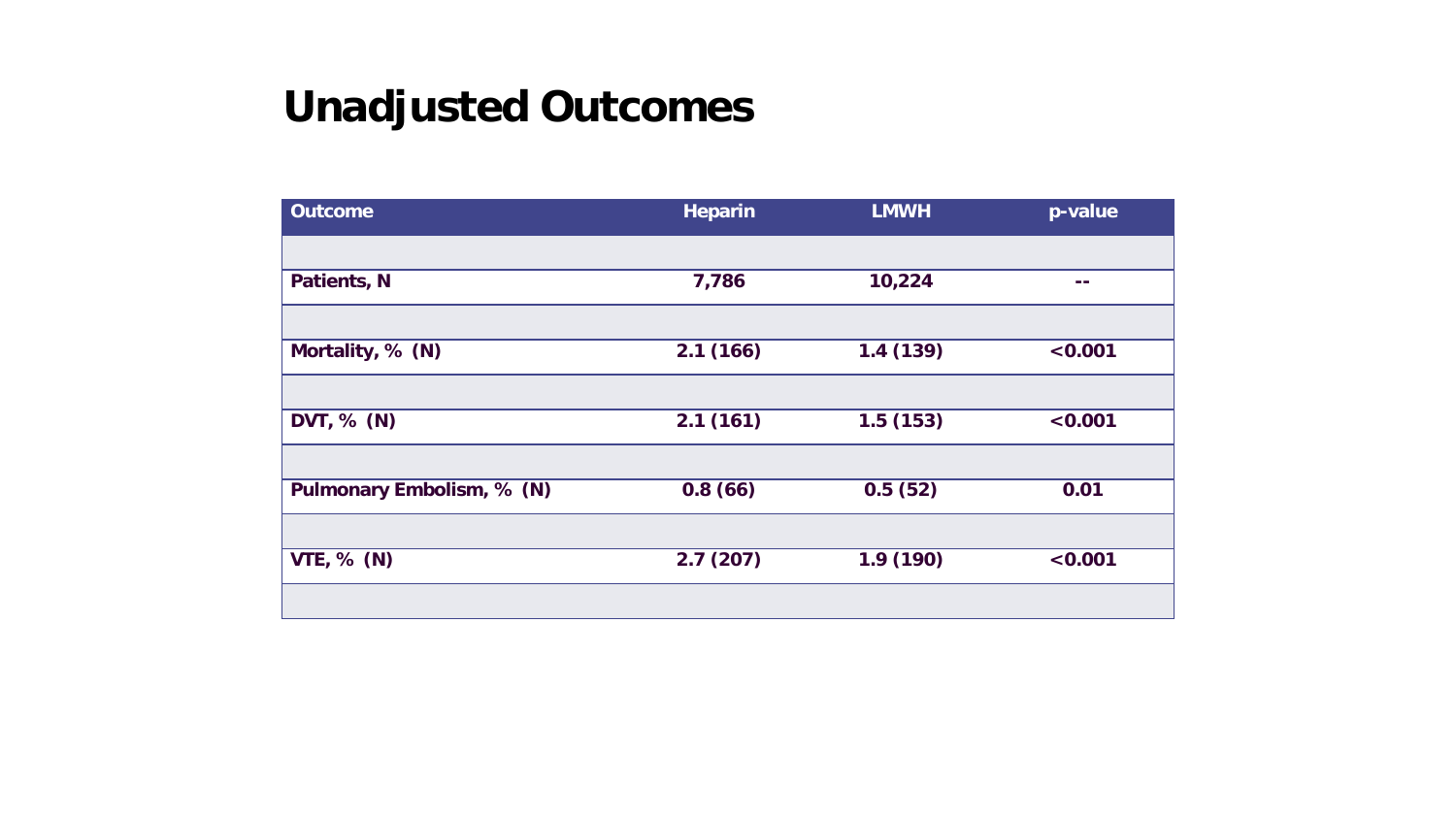# **Risk Adjustment**

- ◆ Patient Characteristics
- ◆ Insurance status
- ◆ Physiology
- **Injuries**
- Comorbidities
- ◆ Intubation status
- **Transfer status**
- **Timing of initiation of VTE prophylaxis**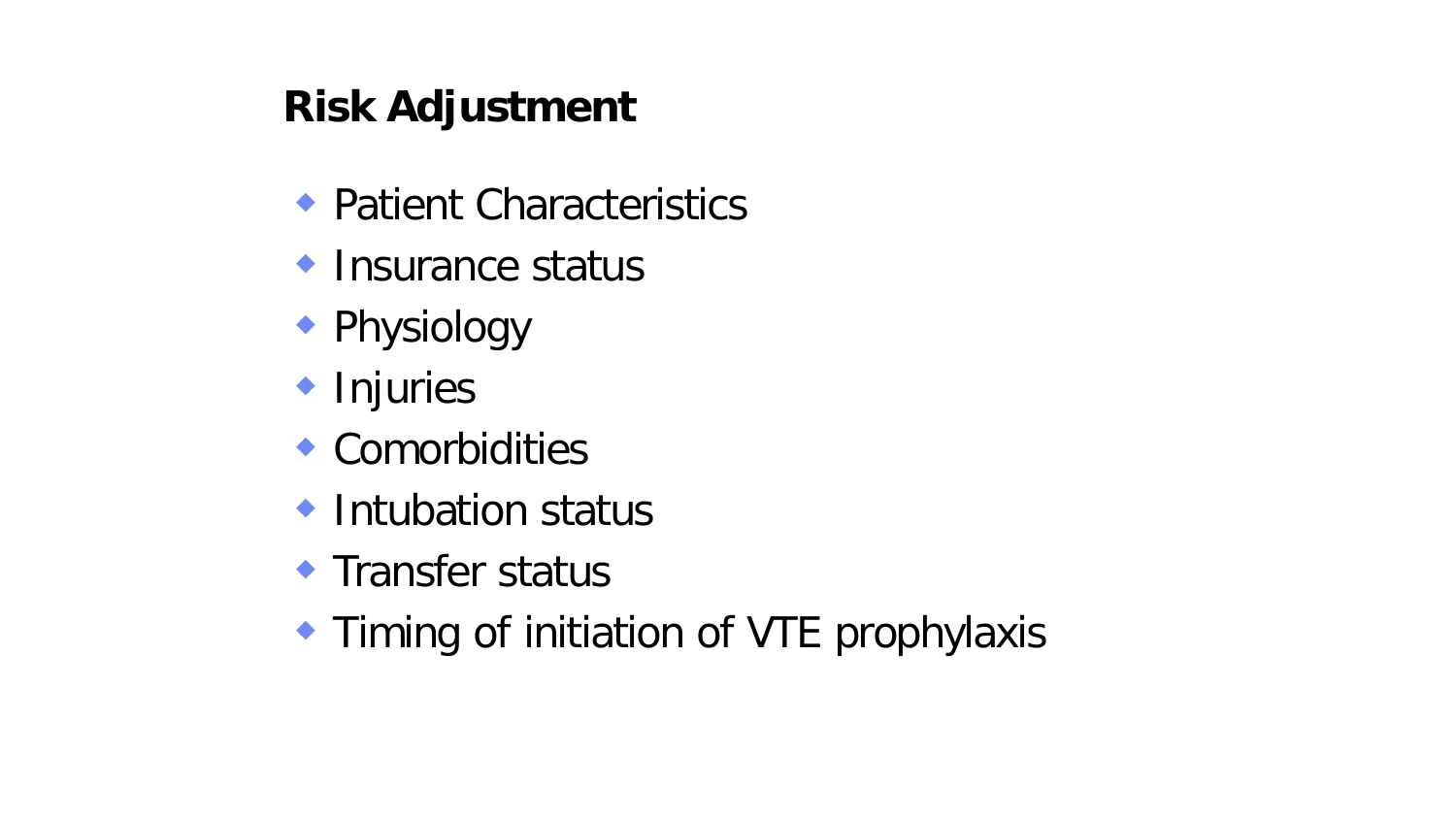|            | <b>Outcome</b>                         | N <sub>1</sub> | <b>OR</b> | 95% CI        |
|------------|----------------------------------------|----------------|-----------|---------------|
|            |                                        |                |           |               |
| $\bigstar$ | <b>VTE Event, with Hospital Effect</b> | 18,010         | 0.67      | 0.53-0.84     |
|            |                                        |                |           |               |
|            | <b>VTE Event by ISS categories</b>     |                |           |               |
| X          | $5 - 15$                               | 13,328         | 0.70      | $0.49 - 0.99$ |
| Х          | $16 - 24$                              | 3,035          | 0.46      | $0.31 - 0.70$ |
|            | $\geq 25$                              | 1,647          | 1.05      | $0.72 - 1.53$ |
|            |                                        |                |           |               |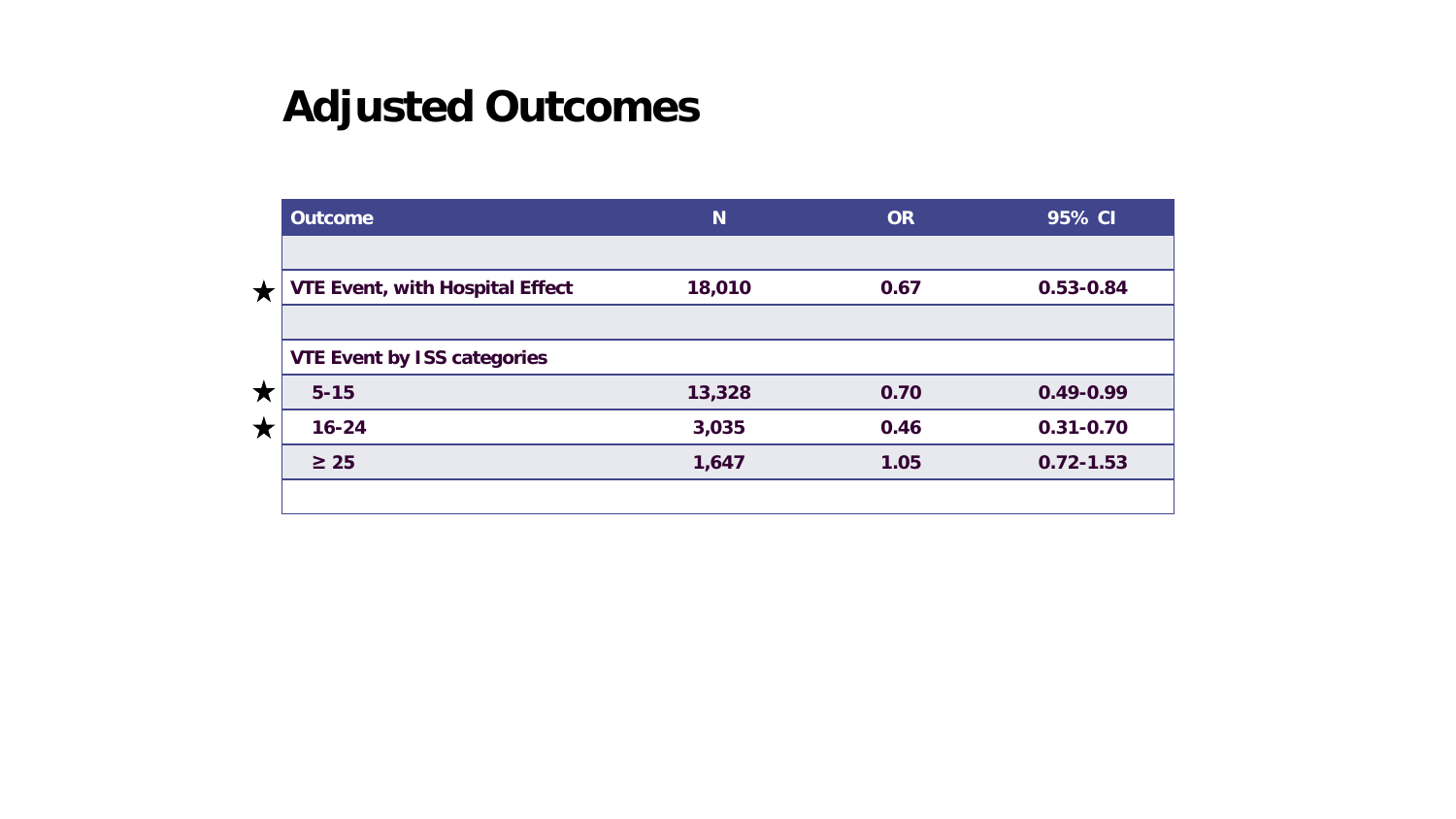|   | <b>Outcome</b>           | N <sub>1</sub> | <b>OR</b> | 95% CI        |
|---|--------------------------|----------------|-----------|---------------|
|   |                          |                |           |               |
| ★ | PE, with Hospital Effect | 18,010         | 0.53      | $0.35 - 0.79$ |
|   |                          |                |           |               |
|   | PE by ISS categories     |                |           |               |
| X | $5 - 15$                 | 13,328         | 0.41      | $0.23 - 0.73$ |
| Х | $16 - 24$                | 3,035          | 0.41      | $0.19 - 0.87$ |
|   | $\geq 25$                | 1,647          | 1.2       | $0.60 - 2.38$ |
|   |                          |                |           |               |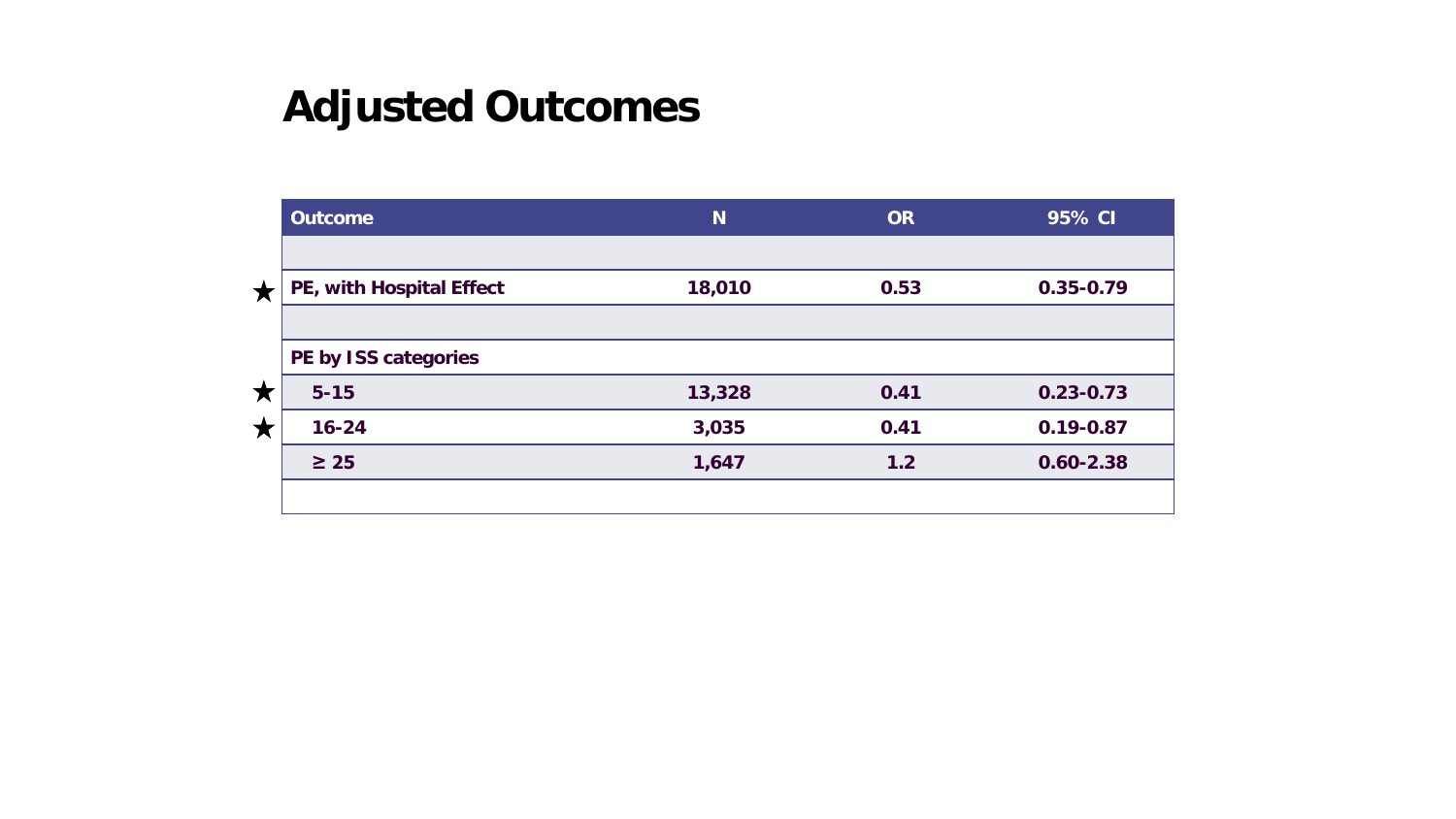|   | <b>Outcome</b>               | N <sub>1</sub> | <b>OR</b> | 95% CI        |
|---|------------------------------|----------------|-----------|---------------|
|   |                              |                |           |               |
| ★ | DVT, with Hospital Effect    | 18.010         | 0.73      | $0.57 - 0.95$ |
|   |                              |                |           |               |
|   | <b>DVT by ISS categories</b> |                |           |               |
|   | $5 - 15$                     | 13,328         | 0.82      | $0.54 - 1.25$ |
| X | $16 - 24$                    | 2,919          | 0.50      | $0.32 - 0.80$ |
|   | $\geq 25$                    | 1,505          | 1.18      | $0.79 - 1.77$ |
|   |                              |                |           |               |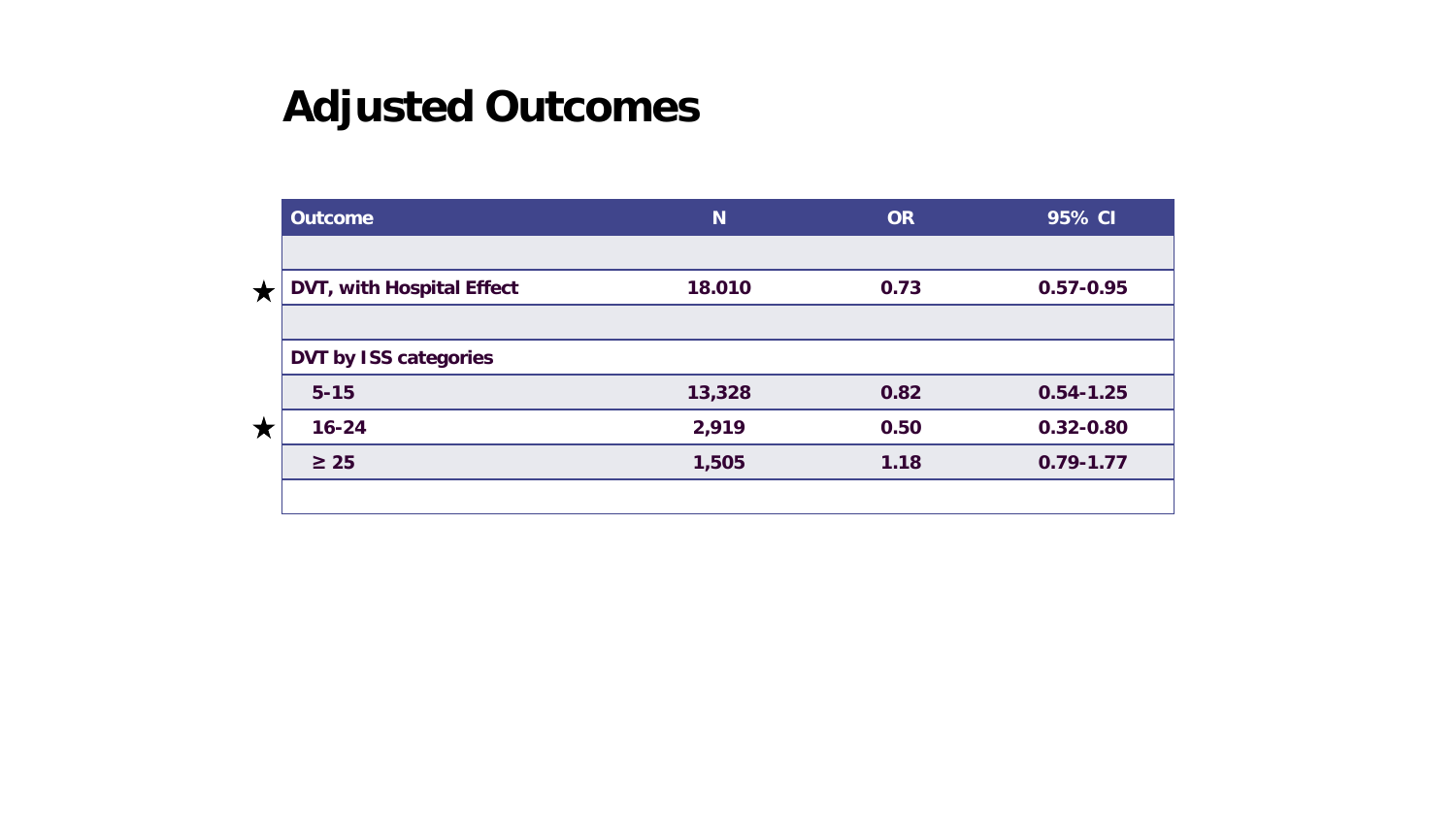|   | <b>Outcome</b>                         | <b>N</b> | <b>OR</b> | 95% CI        |
|---|----------------------------------------|----------|-----------|---------------|
|   |                                        |          |           |               |
| ★ | <b>Mortality, with Hospital Effect</b> | 18,010   | 0.64      | $0.49 - 0.83$ |
|   |                                        |          |           |               |
|   | <b>Mortality by ISS categories</b>     |          |           |               |
| X | $5 - 15$                               | 13,328   | 0.81      | $0.56 - 1.18$ |
|   | $16 - 24$                              | 3,035    | 0.75      | $0.43 - 1.30$ |
|   | $\geq 25$                              | 1,647    | 0.55      | $0.36 - 0.84$ |
|   |                                        |          |           |               |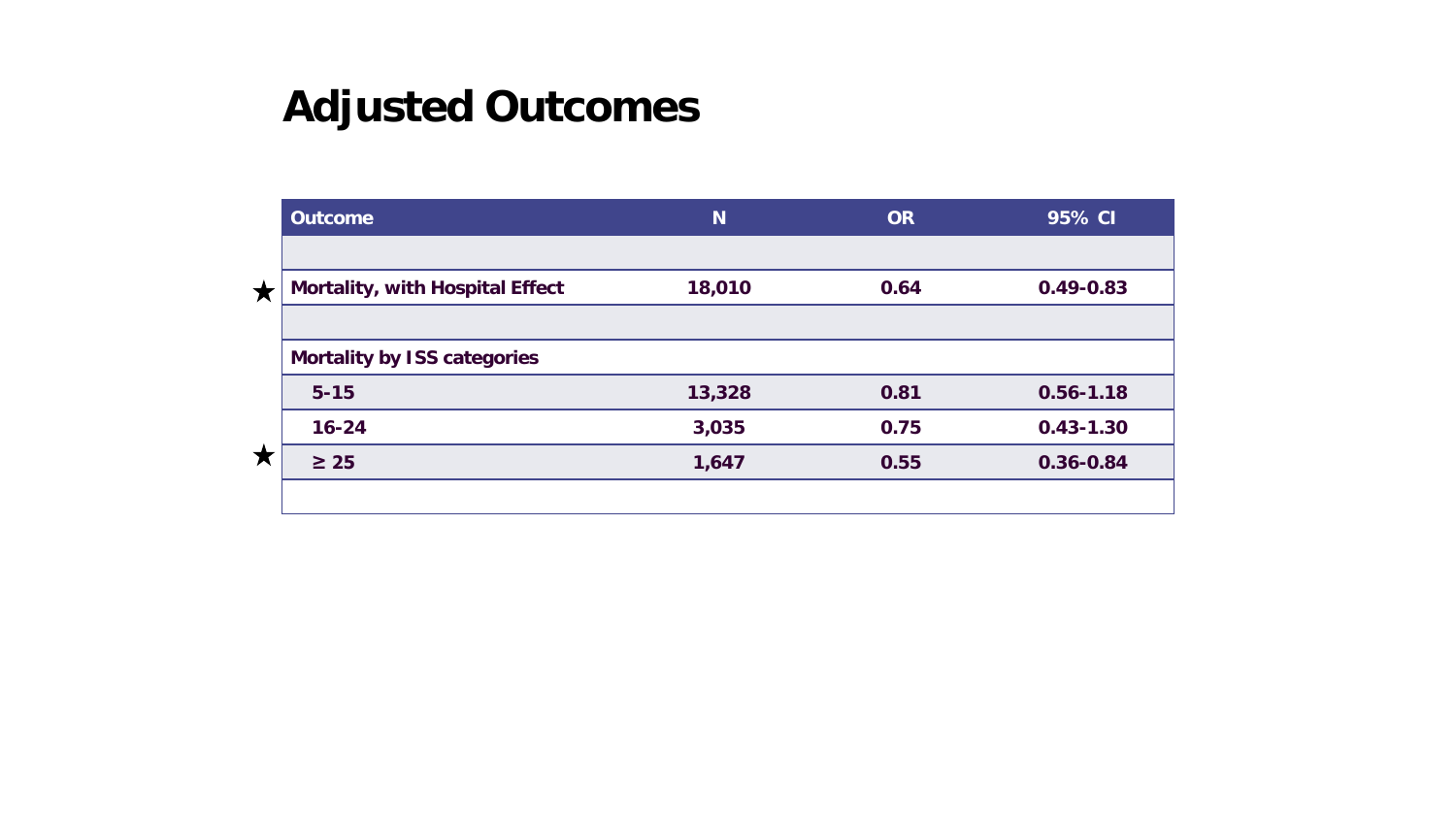#### Effectiveness of low-molecular-weight heparin versus unfractionated heparin to prevent pulmonary embolism following major trauma: A propensity-matched analysis

James P. Byrne, MD, William Geerts, MD, Stephanie A. Mason, MD, David Gomez, MD, PhD, Christopher Hoeft, MA, Ryan Murphy, MPH, Melanie Neal, MS, and Avery B. Nathens, MD, PhD, Toronto, Ontario, Canada

Annals of Surgery. 266(3):463-469, SEP 2017

<< Share **品Prin** 

DOI: 10.1097/SLA.0000000000002359, , PMID: 28650361 Issn Print: 0003-4932 Publication Date: 2017/09/01

#### **Pharmacological Thromboembolic Prophylaxis in Traumatic Brain Injuries: Low Molecular Weight Heparin Is Superior to Unfractionated Heparin**

Elizabeth Benjamin; Gustavo Recinos; Alberto Aiolfi; Kenji Inaba; Demetrios Demetriades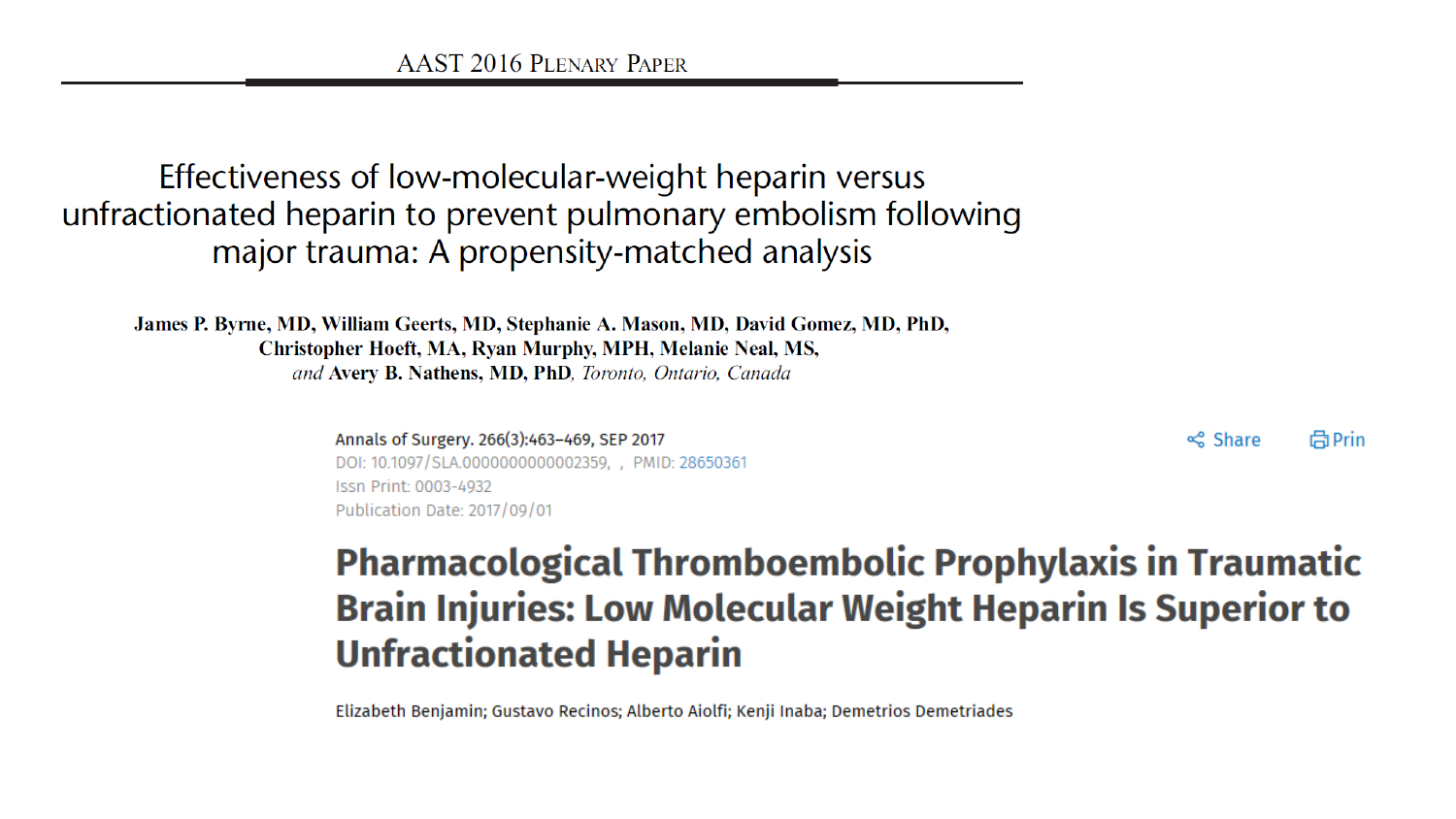![](_page_26_Picture_0.jpeg)

![](_page_26_Picture_1.jpeg)

#### DOES ≥1 OF THE FOLLOWING CLINICAL INDICATIONS APPLY?

· PAF with CHA.DS, VASc score et

Suggest discontinuing write coagulation

· Temporary indication of OAC: postsurgical prophylaxis, OAC after an arterior MI without IV thrombus, recovered acute stress cardiomyopathy (e.g., Takotsubo cardiomyopathy, first-time provokad DVT >3 months ago, bioprosthetic valve placement >3 months ago)

#### DOES ≥1 OF THE FOLLOWING FACTORS APPLY?

- · Bleed occurred in a critical site (see Table 1)
- · Patient is at high risk of robleeding or of death/disability with rebleeding
- · Surgical/imaseve procedure planned
- · After informed discussion, patient dedines or does not wish to restart OAC at this time (see Table 7)

Suggest delaying restarting anticoagulation (see Figure 6)

Suggest restarting anticoagulation (see Figure 5)